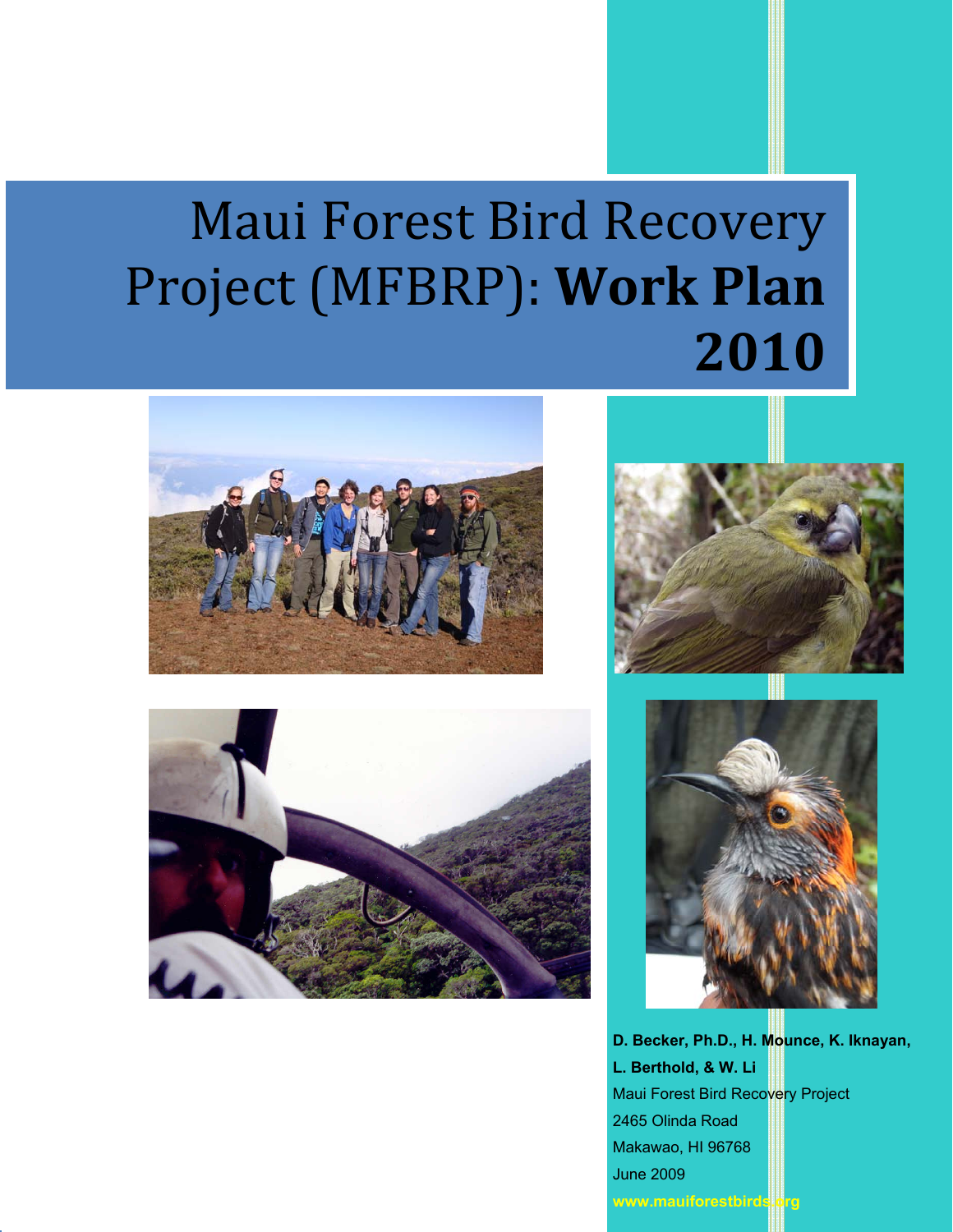# **TABLE OF CONTENTS**

| <b>MAUI PARROTBILL POPULATION VIABILITY INDICATORS</b>              |
|---------------------------------------------------------------------|
|                                                                     |
|                                                                     |
|                                                                     |
|                                                                     |
|                                                                     |
|                                                                     |
|                                                                     |
| MODEL OF CLIMATE CHANGE & EFFECTIVE BREEDING POPULATION 16          |
|                                                                     |
| <b>ESTABLISHING A SECOND POPULATION OF MAUI PARROTBILL (MAPA)17</b> |
| 19                                                                  |
|                                                                     |
| <b>PREDATOR MANAGEMENT &amp; SUPPLEMENTAL FEEDING AT HANAWI</b>     |
|                                                                     |
| .22                                                                 |
| <b>AVIAN DISEASE &amp; COMMUNITY ECOLOGY</b>                        |
|                                                                     |
| MAUI PARROTBILL AND `ALAUAHIO DIET OVERLAP & INSECT AVAILABILITY24  |
|                                                                     |
| VARIABLE CIRCULAR PLOT (VCP) COUNTS OF FOREST BIRDS AT HANAWI26     |
| <b>OUTREACH &amp; ENVIRONMENTAL EDUCATION</b>                       |
|                                                                     |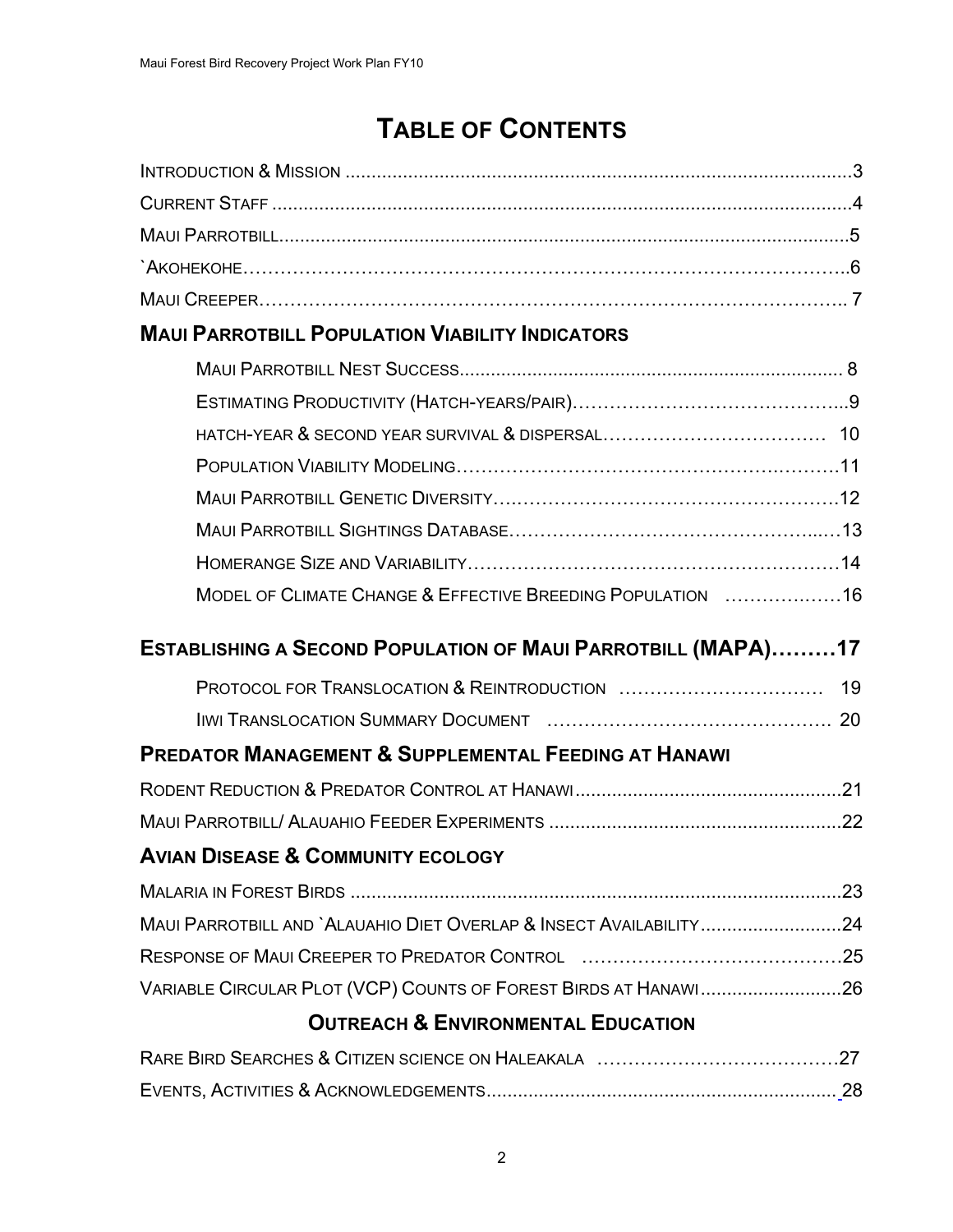## <span id="page-2-0"></span>**INTRODUCTION**

This 2010 Maui Forest Bird Recovery Project (MFBRP) work plan is intended for:

- a) MFBRP staff as background on our organization and its activities, and for planning
- b) MFBRP collaborators such as Zoological Society of San Diego, TNC, NPS, & watershed partnerships to inform them of our activities.
- c) MFBRP advisors including DOFAW, USFWS, and collaborating scientists to gain feedback.
- d) Supporters of MFBRP and organizations concerned with endangered birds and their recovery.

We provide an overview of current project activities and outline several future projects for which we seek funding and collaboration. For more information about the Maui Forest Bird Recovery Project, please visit our website at [www.mauiforestbirds.org](http://www.mauiforestbirds.org/).



## *MFBRP Mission*

The Maui Forest Bird Recovery Project develops and implements techniques to sustain native forest birds through research and applied conservation. The USFWS recovery plan covering Maui Parrotbill (MAPA), `Akohekohe or Crested Honeycreeper (CRHO), and other endangered forest birds, and Hawaii's Comprehensive Wildlife Conservation Strategy (HCWCS) help guide our conservation work.

## **MFBRP Long-term goals:**

- 1) Sustain and increase current populations of Maui's endangered forest birds
- 2) Monitor with appropriate methods a) population status, b) response to management and c) threats to Maui's forest birds
- 3) Contribute to reestablishment of a second Maui Parrotbill population on leeward Haleakala
- 4) Contribute to reestablishment of an `Akohekohe population on Molokai'i and west Maui
- 5) Promote collaboration and policy supportive of Maui's forest birds including reforestation with native tree species and share information on forest birds in outreach efforts

For further reading, please refer to:

- US FWS (2006) Revised Recovery Plan for Hawaiian Forest Birds
- DLNR (2005) Hawaiian Comprehensive Wildlife Conservation Strategy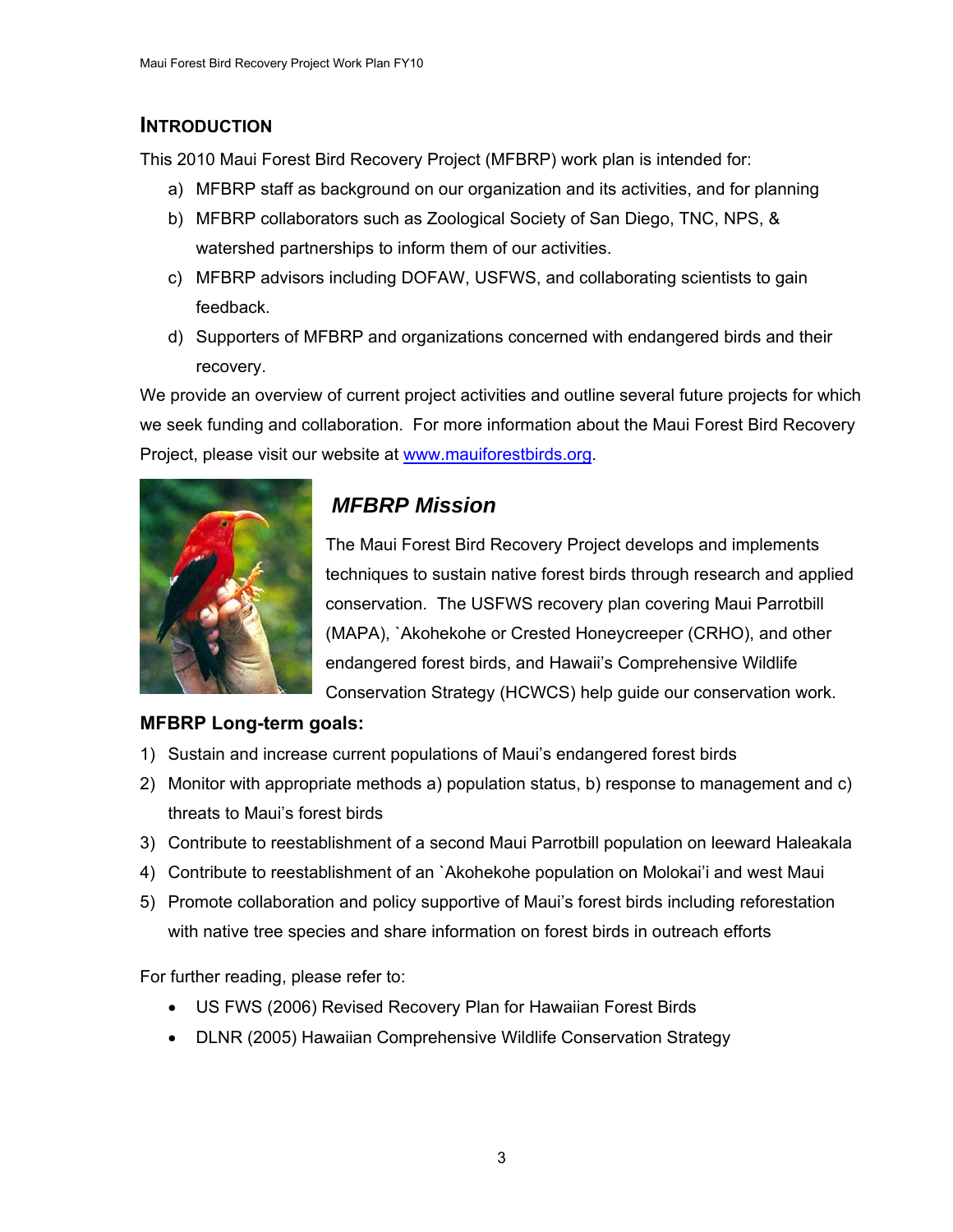## <span id="page-3-0"></span>*Current MFBRP Staff*

| <b>Name</b>      | <b>Role</b>                              | <b>Status</b>               |
|------------------|------------------------------------------|-----------------------------|
| Dr. Dusti Becker | <b>Project Coordinator</b>               | <b>Full-time Core Staff</b> |
| Hanna Mounce     | <b>Conservation Research Facilitator</b> | <b>Full-time Core Staff</b> |
| Kelly Iknayan    | Ornithological Research/GIS              | <b>Full-time Core Staff</b> |
|                  |                                          |                             |
| Wayne Li         | Americorp Intern                         | January-November 09         |
| Laura Berthold   | Americorp Intern                         | January-October 10          |
|                  |                                          |                             |
| TBA X 6          | <b>Field Technicians</b>                 | Feb-June 10                 |

## *FY 2010 Schedule (July 1-June 30, 2010)*

| <b>Months</b> | <b>Staffing</b>          | <b>Activities</b>                                        |
|---------------|--------------------------|----------------------------------------------------------|
| July-Aug      | 3-5: Core & Interns      | Rare bird searches, rodent control, MAPA                 |
|               |                          | productivity monitoring, HCC, museum study.*             |
| Sept-Oct      | 3-5: Core & Interns      | MAPA re-sights, productivity monitoring, banding,        |
|               |                          | leeward MAPA translocation site visits, rare bird search |
|               |                          | in Waikamoi, lab work, museum study*, outreach.          |
| Nov-Dec       | 3-5: Core & Interns      | Pre-breeding season banding, rodent control,             |
|               |                          | spring tech hires, citizen science and outreach.         |
| Jan-Feb       | 3-5: Core & Interns      | Pre-breeding season banding, crew training.              |
| Feb-June      | 11: Core, interns, techs | MAPA breeding season monitoring, rodent control,         |
|               |                          | MACR densities and VCP transects.                        |

**\* Measurement and DNA collection for study of historical genetic diversity and morphological varation in MAPA, see page 12 for more details.**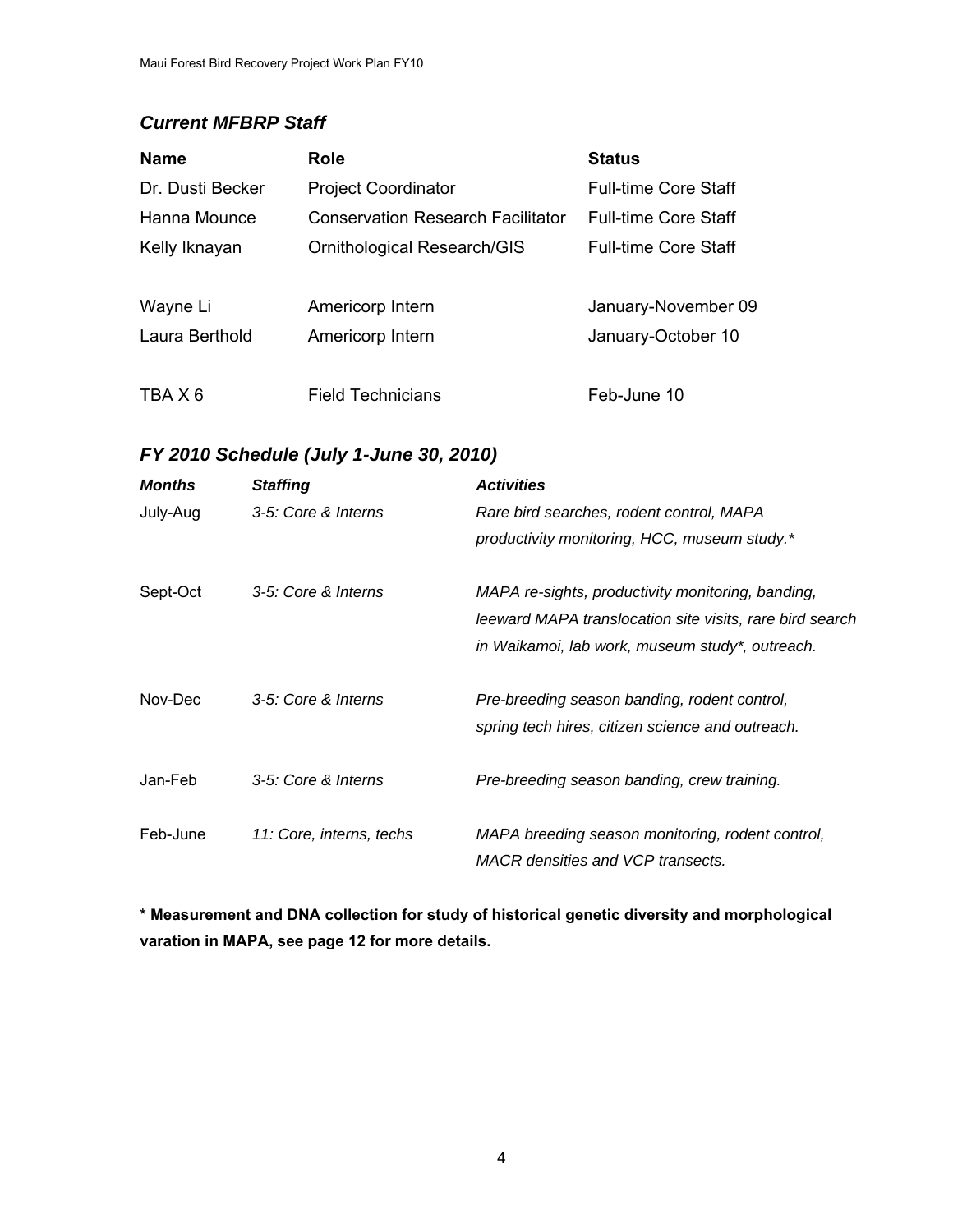## **FOCAL SPECIES: MAUI PARROTBILL (MAPA)**



Figure 1. Adult male Maui Parrotbill dominated forests.

**Status:** The Maui Parrotbill (*Pseudonestor xanthophyrs*; Fig. 1) is listed as endangered under the U.S. Endangered Species Act, the state of Hawai'i, and the IUCN. Population estimate is about 500 individuals. Although the population has been reported as stable for a number of years, there is evidence that the parrotbill's range is contracting.

**Geographic Area:** Restricted to a single population of about 50 km<sup>2</sup>, between 1,200 – 2,350 m in east Maui (Fig. 2). The species was formerly more widespread and occurred on west Maui and Moloka`i. Fossils have been found from drier, low elevation koa (*Acacia koa***)** forests, and historic observations suggest that parrotbill may have preferred to forage on koa; now they are restricted to wet `ōhi`a -

**Primary Threats:** Similar to other Hawaiian honeycreepers, parrotbill have suffered from habitat destruction, predation by non-native mammals, and disease, but their extremely low reproductive rate and limited distribution makes them very vulnerable to extinction. Parrotbill lay a one-egg clutch and produce a maximum of one fledgling per year. Their current range is most likely an artifact of habitat destruction and disease and is likely suboptimal habitat, where frequent storms result in the loss of a high percentage of nests. Climate change is predicted to permit avian malaria at higher elevations. This would further reduce suitable habitat for Maui parrotbill unless they develop resistance.

#### **Conservation Planning and Action:** Maintaining and

monitoring productivity and abundance of Maui parrotbill within their current range is a top priority. Establishing a second Maui parrotbill population on the southern (leeward side) of East Maui is considered an important response to threats. The climate is less metabolically challenging and malaria carrying mosquitoes do not thrive in the drier conditions, a potential positive factor given that climate change is predicted to permit upslope<sup>5</sup> Figure 2. Range of Maui Parrotbill



movements of mosquitoes and m alaria. Restoring leeward mesic and koa forest in time establish a self-sustaining population of Maui parrotbill will require substantial time and expenditures. New sites must be fenced, ungulates removed, and predation by rodents mus t be controlled along with restoration of forest features required by the birds (food, cover, connectivity, etc.)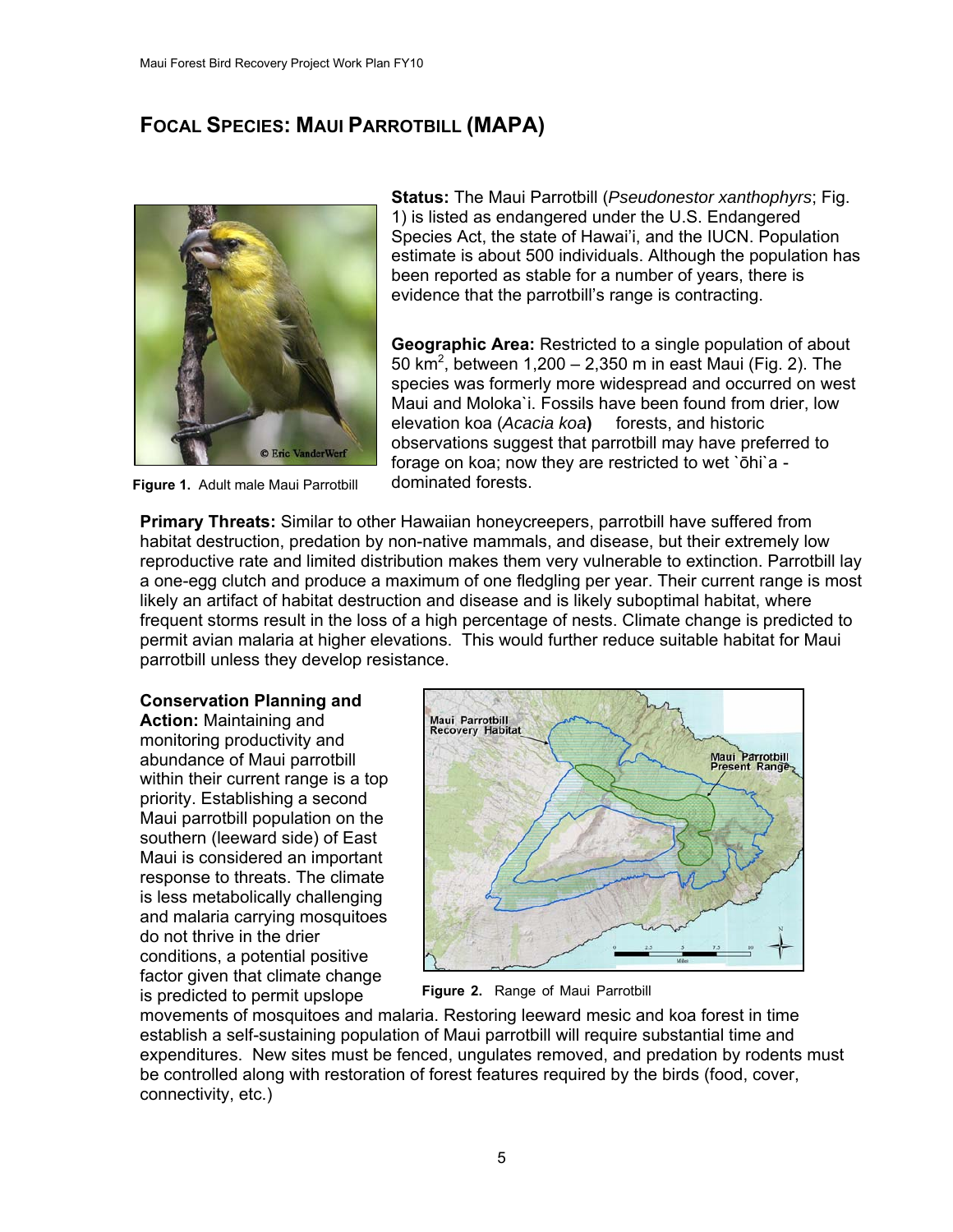## **FOCAL SPECIES: `ĀKOHEKOHE OR CRESTED HONEYCREEPER (CRHO)**



**Status:** The `Ākohekohe or Crested Honeycreeper (*Palmeria dolei*; Fig. 3) is listed as endangered under the U.S. Endangered Species Act, the state of Hawai`i, and the IUCN. Population estimate is 3800 ±700 individuals. Although the population has been reported as stable for a number of years, there is concern that `Ākohekohe range will contract in response to climate change.

**Figure 3.** Adult `Ākohekohe

**Geographic Area:** Restricted to a single population in 58 km<sup>2</sup>, between 1,200 – 2,350 m on east Maui that overlaps with MAPA (Fig. 2), CHRO were formerly more widespread and occurred on west Maui and Moloka`i. Fossils have been found from drier, low elevation mesic koa (*Acacia koa*)/ `ōhi`a forests, and historic observations suggest that `Ākohekohe may have preferred mesic forests over wet `ōhi`a-dominated forests.

**Primary Threats:** Similar to other Hawaiian honeycreepers, `Ākohekohe have suffered from habitat destruction, predation by non-native mammals, and disease. Fortunately, `Ākohekohe have a moderate reproductive rate, but altitudinal migration in response to `ōhi`a flowering phenology may bring them in contact with mosquitoes, thereby increasing mortality from avian malaria. Their limited distribution makes them vulnerable to extinction. Their current range is most likely an artifact of habitat destruction and disease and may be sub-optimal.

#### **Conservation Planning and Actions:**

Conservation planning and delisting criteria for `Ākohekohe are described in detail in the USFWS Recovery Plan for Hawaiian Forest Birds (2006). To secure `Ākohekohe, another population must be established. Currently, they are restricted to a single, small population that occupies sub-optimal habitat. Restoration of mesic koa/`ōhi`a forest at all locations possible above 4500 ft and establishment of a second population in a disease-free recovery area is considered **Figure 4.** Range of Crested Honeycreeper essential for recovery. Translocation, rather

 $22$ 20 Maui

than captive breeding, is preferred for `Ākohekohe because they are aggressive and do not adapt well to captive conditions.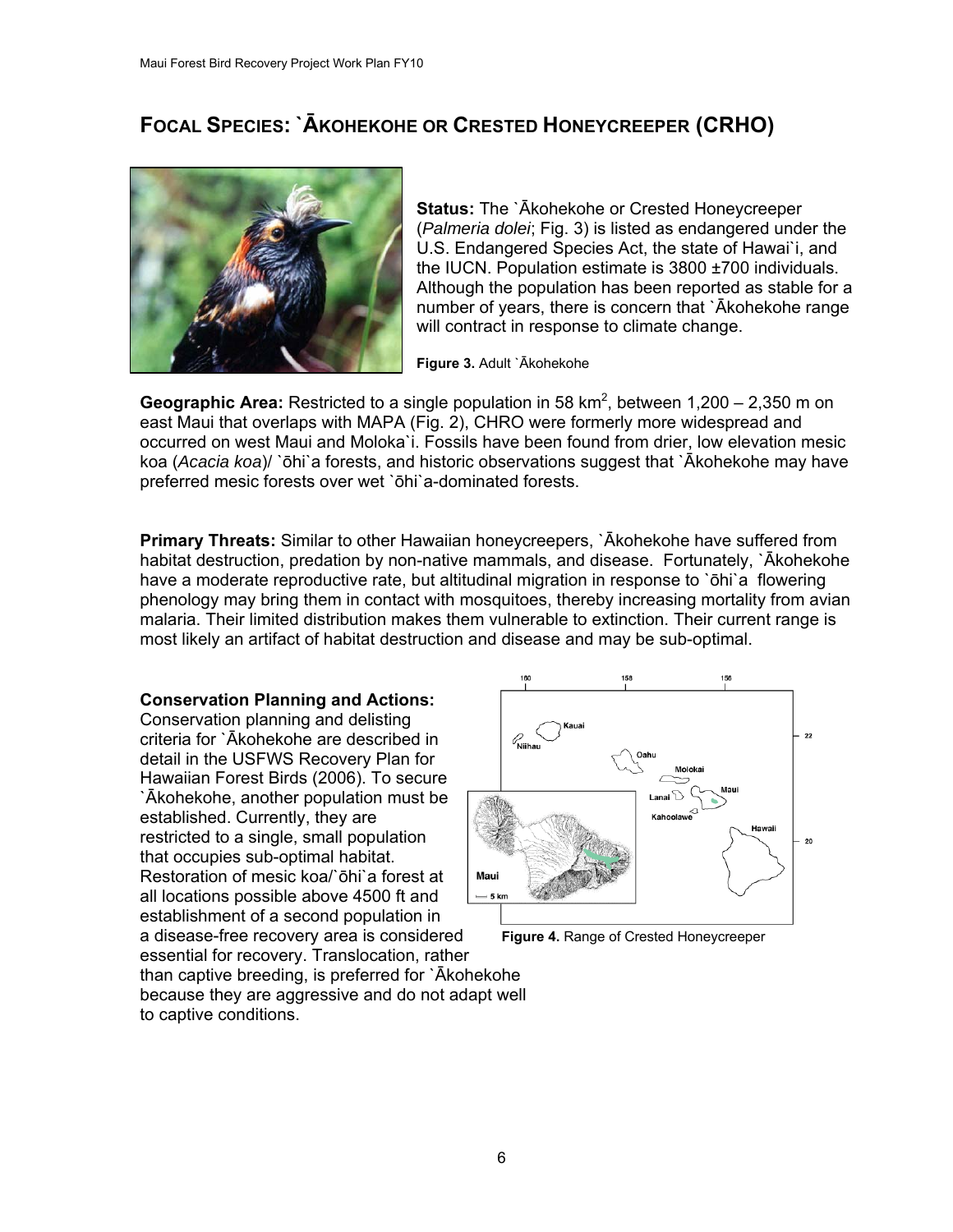## **FOCAL SPECIES: MAUI 'ALAUAHIO OR CREEPER (MACR)**



**Status:** The Maui 'Alauahio or Creeper (*Paroreomyza montana*, Fig. 5) is not listed at endangered or threatened under the U.S. Endangered Species Act, the state of Hawai'i, or the IUCN. Population estimate is 35,000 ±5,000 individuals. Although the 'alauahio is considered stable, their population could decline with climate change and associated factors.

**Geographic Area: MACR** occur in three separate populations above 900 meters elevation on the slopes of Haleakalā in east Maui. The species was formerly more widespread and occurred on west Maui and Lāna'i. Fossil evidence suggests that 'alauahio were common across the south side of the island and their range included lowland forests.

**Primary Threats:** Similar to other Hawaiian honeycreepers, 'alauahio have suffered from habitat destruction, predation by non-native mammals, and disease. Although 'alauahio only successfully raise one brood a season, this is not considered a factor in lowering their population. Their nests, though, are the most heavily affected out of all the honeycreepers by depredation by introduced mammals. Their current range is most likely an artifact of habitat destruction and disease and may be sub-optimal. Climate change is predicted to permit avian malaria at higher elevations. This would further reduce suitable habitat for 'alauahio unless they develop resistance.

#### **Conservation Planning and Actions:**

Although there are no specific conservation plans for MACR, plans and projects for rarer birds like the Maui Parrotbill may benefit MACR as well. These projects include ungulate fencing for better habitat, predator control to reduce non-native predators, and restoration of mesic koa/`ōhi`a forest on the leeward side of Haleakalā. Continued forest bird surveys and habitat monitoring will be needed to assess the efficacy of these habitat **Figure 6.** Range of Maui 'alauahio management efforts.

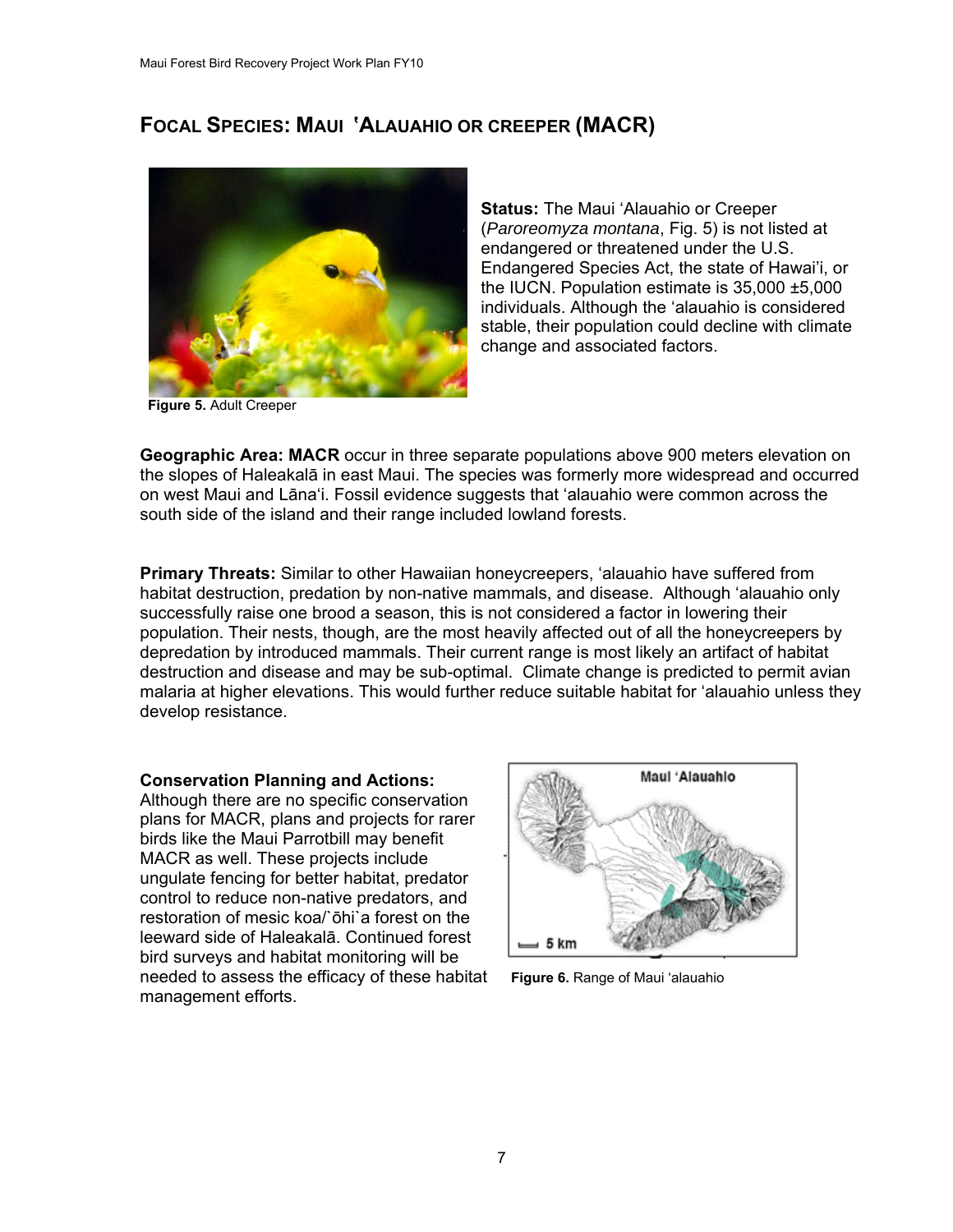## **MAUI PARROTBILL POPULATION DYNAMICS & VIABILITY**

Several on-going projects interrelate and focus on understanding MAPA survival, productivity, and population viability.

#### *MAUI PARROTBILL (MAPA) NEST SUCCESS*

| Goals: |  |  | Input for PVA, determine appropriate management |
|--------|--|--|-------------------------------------------------|
|--------|--|--|-------------------------------------------------|

**Status:** On-going since 2005 to be continued through 2010

**Tasks:** Determine nest success and identify causes of nest failure

#### **2010 Key Tasks and Deliverables:**

- 1. Feedback to USFWS on nest success.
- 2. Evaluate data on parental investment at nests.
- 3. Maintain predator control around nest sites.
- 4. Compile data on nest location, positioning & success.
- 5. Provide technical advice to MBCC, FWS, DOFAW related to recovery plan goals for MAPA.

#### **Locations:** Hanawi Natural Area Reserve

**Collaborators:** DOFAW, USFWS, MBCC, University of Kent

**2010 MFBRP Staffing requirements:** 6-8 staff per field trip. Rotation of core staff.

#### **Details:**

- 1. Hanawi NAR is highest priority for MFBRP work because it is the core area for breeding Maui parrotbill, has a good historical data set, and is protected via NARS fencing and MFBRP rodent reduction (HR3 only). Fence repair and predator control are on-going by NARS and MFBRP.
- 2. Nest success update to USGS June, 2010.
- 3. Hanna Mounce will include nest success data in her Ph.D.
- 4. Will continue collecting nest success data but with a transition to more emphasis on reproductive success: proportion of pairs with a viable offspring at end of field season.

#### **Publications & Presentations as a Result of this Work:**

1. C. D. Becker, H. L. Mounce, R. L. Hammond, T. A. Rassmussen, A. Rauch-Sasseen, K.J. Swinnerton, & D. L. Leonard Jr.(2009). Parental Investment at the Nest in Wild Maui Parrotbill (*Pseudonestor xanthrophrys*): Implications for Captive Propagation and Recovery Efforts. Endangered Species Research: submitted 4-16-09.

2. Oral presentation with above title by Hanna Mounce at Hawaiian Conservation Conference July, 2009.

3. H. Mounce (2008). What threat do native avian predators pose to Hawaiian honeycreepers? Two cases of predation by pueo (*Asio flammeus sandwichensis*). 'Elepaio 68(3).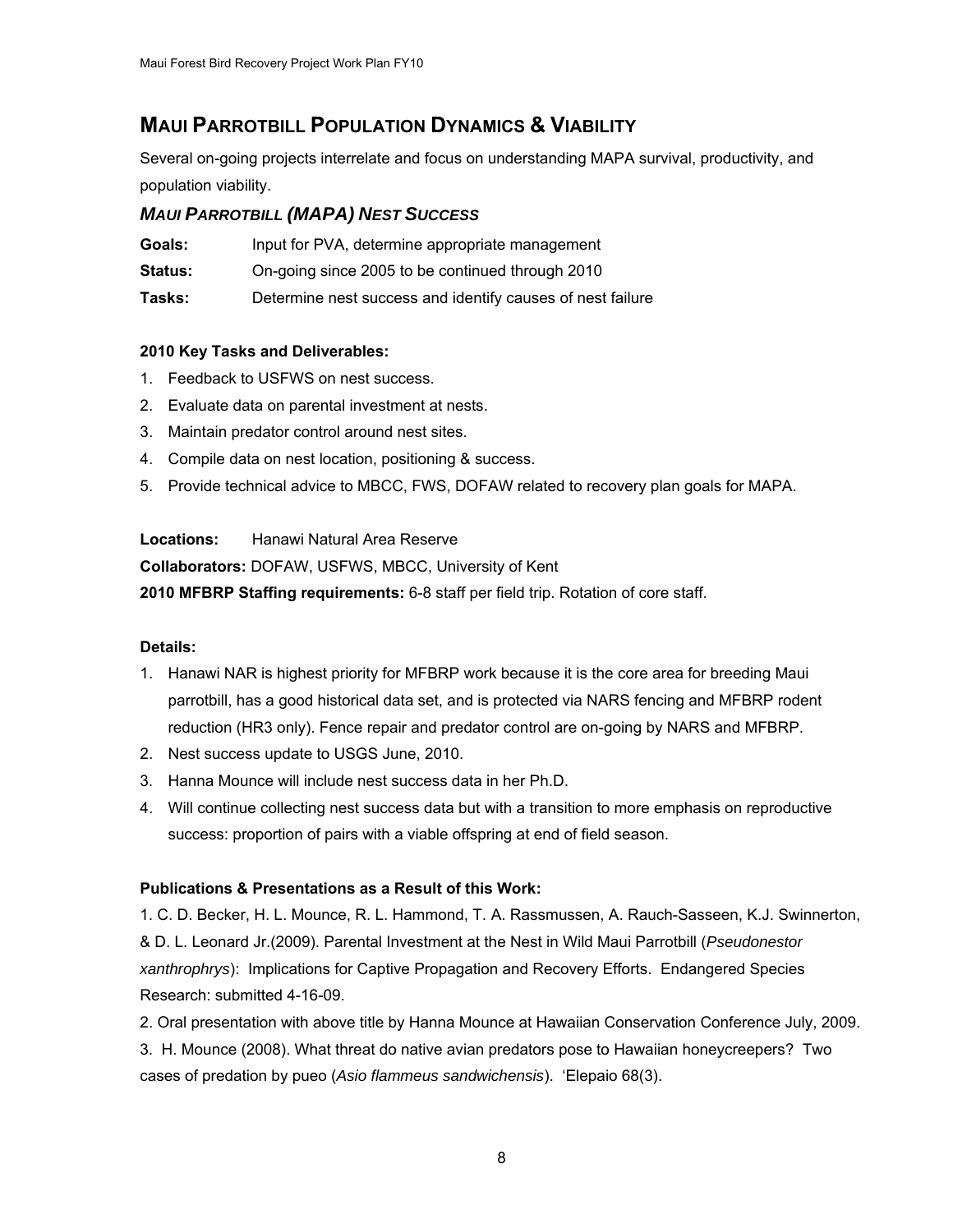#### *ESTIMATING PRODUCTIVITY (HATCH-YEAR/PAIR) IN MAUI PARROTBILL (MAPA)*

| Goal:          | Improved PVA, information for future translocation work |  |  |  |
|----------------|---------------------------------------------------------|--|--|--|
| <b>Status:</b> | Ongoing since 2006, refining methodology since 2008     |  |  |  |
| Aims:          | Estimate productivity and reproductive success in MAPA  |  |  |  |

#### **2010 Key Tasks and Deliverables:**

- 1. Determine pair densities and production of young/pair in Hanawi 100 ha study area.
- 2. Use probability of producing an offspring in population viability models.
- 3. Assess biases in productivity estimate as compared with nest success.
- 4. Provide technical advice to DOFAW & USFWS in regard to productivity of MAPA population in the core area of Hanawi.

| Locations:            | Hanawi NAR - HR3 & Frisbee Meadows Study Areas                                                     |  |  |
|-----------------------|----------------------------------------------------------------------------------------------------|--|--|
| <b>Collaborators:</b> | DOFAW, USFWS, University of Washington, University of Kent                                         |  |  |
|                       | <b>Staffing requirements:</b> 4 staff per field trip (6-8 trips, Mar-June). CDB for non-fieldwork. |  |  |
|                       | KJI for GIS. HLM for target mist-netting. 2-6 interns summer/fall re-sights &                      |  |  |
|                       | to assist with target banding                                                                      |  |  |
| <b>Field Season:</b>  | Year round with peak fieldwork March-June, Aug-Nov. Evaluation periods in July                     |  |  |
|                       | and December, and training session in February.                                                    |  |  |

- 1. MAPA pairs may have up to two nest failures during the breeding season, but this does not preclude production of a single offspring (the maximum per pair). Proportion of pairs producing an offspring provides a robust measure of productivity, but verification of offspring presence/absence is challenging as pairs with no offspring are less vocal than pairs with an offspring.
- 2. Pair densities can be estimated by re-sighting of color-banded individuals.
- 3. Hanawi has the highest densities of MAPA recorded on Maui and well-maintained trails and a grid system for monitoring birds.
- 4. Results will be used for H. Mounce's Ph.D. and team-produced journal articles.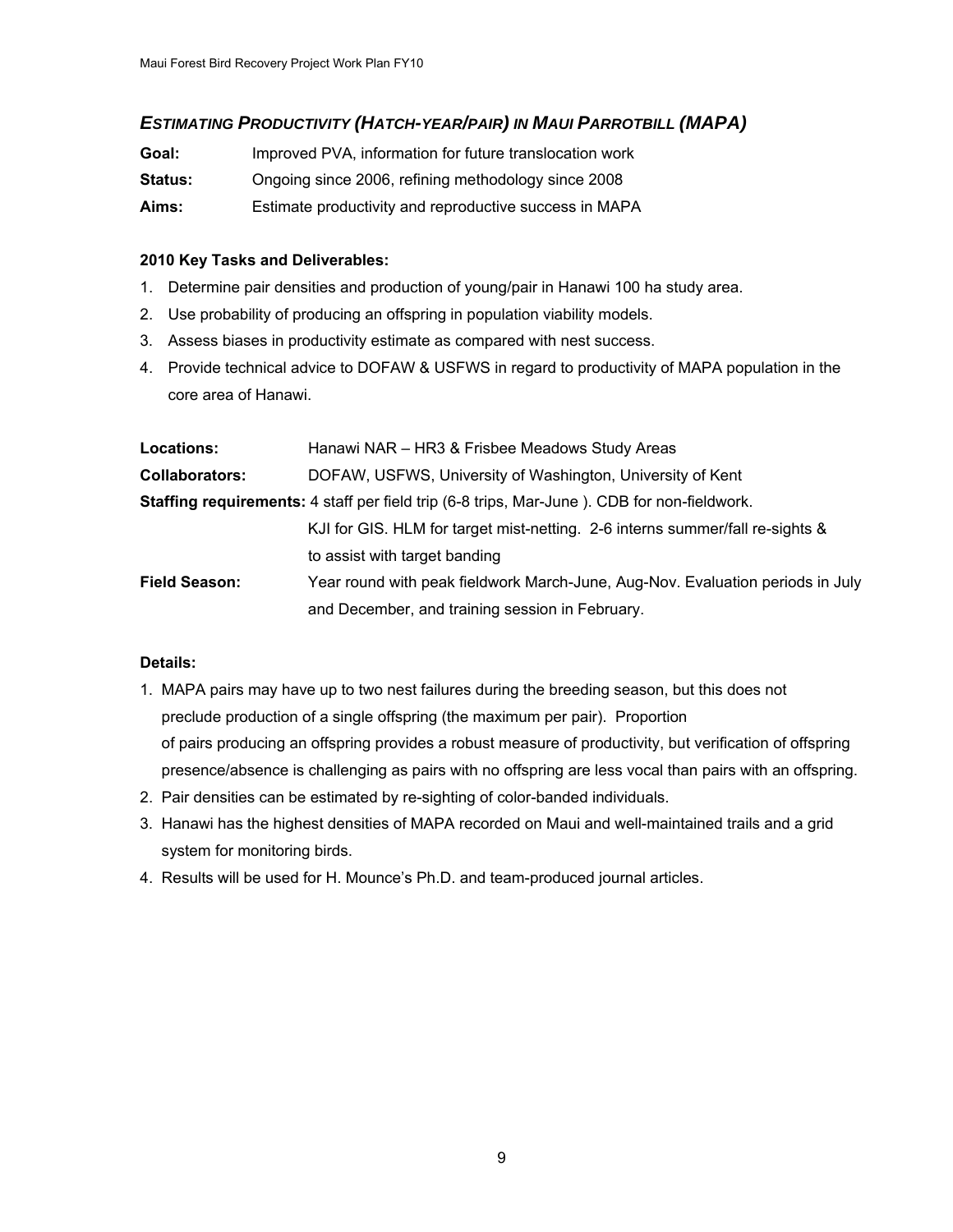#### **HATCH-YEAR & SECOND YEAR SURVIVAL & DISPERSAL IN MAPA**

| Goal: | Information needed to determine best method (translocation or captive release) to |
|-------|-----------------------------------------------------------------------------------|
|       | establish second population.                                                      |

**Status:** Ongoing since 1997 using resights; radio-tracking in 2010

**Aims:** Determine recruitment potential of young MAPA and dispersal behavior

#### **Key Tasks 2010 and beyond:**

- 1. Expand mark-resight effort. Fine tune survival estimates for HY & SY birds.
- 2. Radio-track several SY MAPA at Hanawi.
- 3. Finish making shapefiles for birds banded as HY and SY birds for use with GIS software
- 4. Use ArcMap9.3 to evaluate the movement of these birds throughout their life history from their first or second year.
- 5. Investigate dispersal patterns of MAPA based on sex and band location (study area)
- 6. Continue banding of SY and HY birds
- 7. Explore the role of conspecific vocalizations in movements of young MAPA (attraction?)

#### **Deliverables:**

- 1. Technical advice to DOFAW & USFWS in regard to feasibility of approach.
- 2. Journal article or HCC presentation

| <b>Locations:</b>     | Hanawi NAR – HR3 & Frisbee Meadows Study Areas; desktop |
|-----------------------|---------------------------------------------------------|
| <b>Collaborators:</b> | DOFAW, USFWS, MFBRP                                     |

**Staffing requirements:** GIS specialist, bander, 6 seasonal field biologist for resighting MAPA

#### & radio-tracking

**Field Season:** Year-round monitoring to obtain appropriate data

- 1. Survival data are quite good for MAPA adults due to extensive re-sights and modeling in program MARK. We need more HY & SY birds marked so that they can be re-sighted.
- 2. Re-sights can be obtained in all months.
- 3. Age ratios may be evaluated as indices of recruitment and population growth.
- 4. Some experimentation with attraction to conspecific vocalizations may be monitored using radio tagged birds.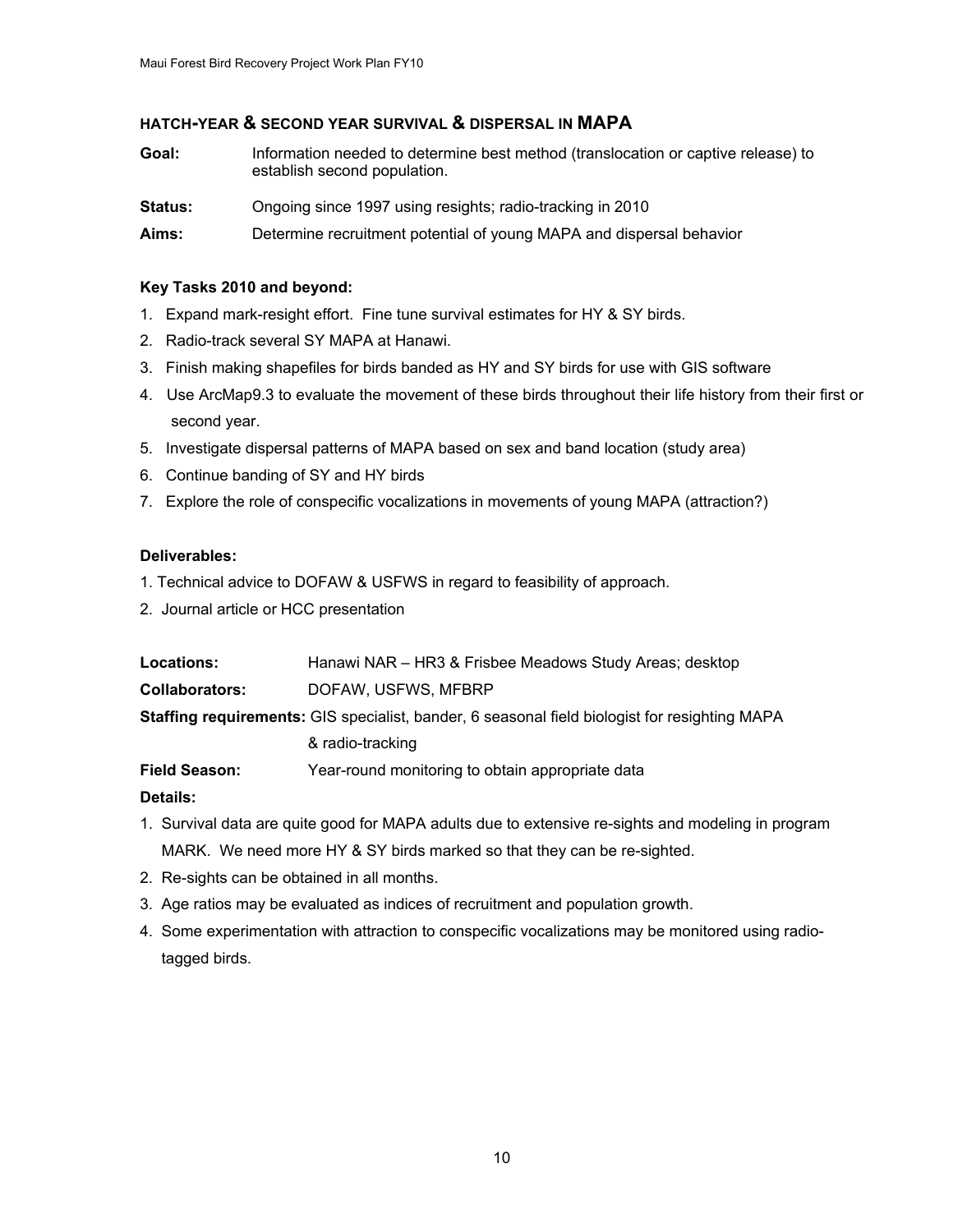#### *MODELING POPULATION VIABILITY IN MAUI PARROTBILL (MAPA)*

| Goal:          | Estimate population viability of MAPA                                  |
|----------------|------------------------------------------------------------------------|
| <b>Status:</b> | Ongoing since 2004                                                     |
| Aims:          | Estimate population viability of MAPA and compare models for doing so. |

#### **2010 Key Tasks and Deliverables:**

- 1. Develop PVA models for Hanawi
- 2. Assess MAPA population viability and model variation and sources of variation.
- 3. Provide PVA estimates to partners

| <b>Locations:</b>     | Hanawi NAR - HR3 & Frisbee Meadows Study Areas; desktop                                            |
|-----------------------|----------------------------------------------------------------------------------------------------|
| <b>Collaborators:</b> | DOFAW, USFWS, University of Washington, University of Kent                                         |
|                       | <b>Staffing requirements:</b> 4 staff per field trip (6-8 trips, Mar-June). CDB for non-fieldwork. |
|                       | HLM for models and collaboration on models. 2-6 interns summer/fall re-                            |
|                       | sights of offspring.                                                                               |
| <b>Field Season:</b>  | Year round with peak fieldwork March-June, Aug-Nov. Evaluation periods in July                     |
|                       | and December, and training session in February.                                                    |

- 1. For any model the quality of output depends on that of input. High quality survival data for Maui Parrotbill have been developed from years of mark-resight data collected by MFBRP and USGS and modeled in program MARK. Productivity data, however, are problematic. Mayfield estimates underestimate nest success when small numbers of unsuccessful pairs re-nest (successfully) but their nests are not found. Because begging fledglings are easier to locate than nests, using the proportion of pairs with fledglings may provide a better estimate of productivity than carefully monitoring fate of a few individual nests.
- 2. Vortex and other population viability models will be used to model parrotbill population dynamics under various scenarios related to genetic, demographic, and environmental stochasticity.
- 3. Expected to be part of Mounce Ph.D. and other team produced articles/presentations.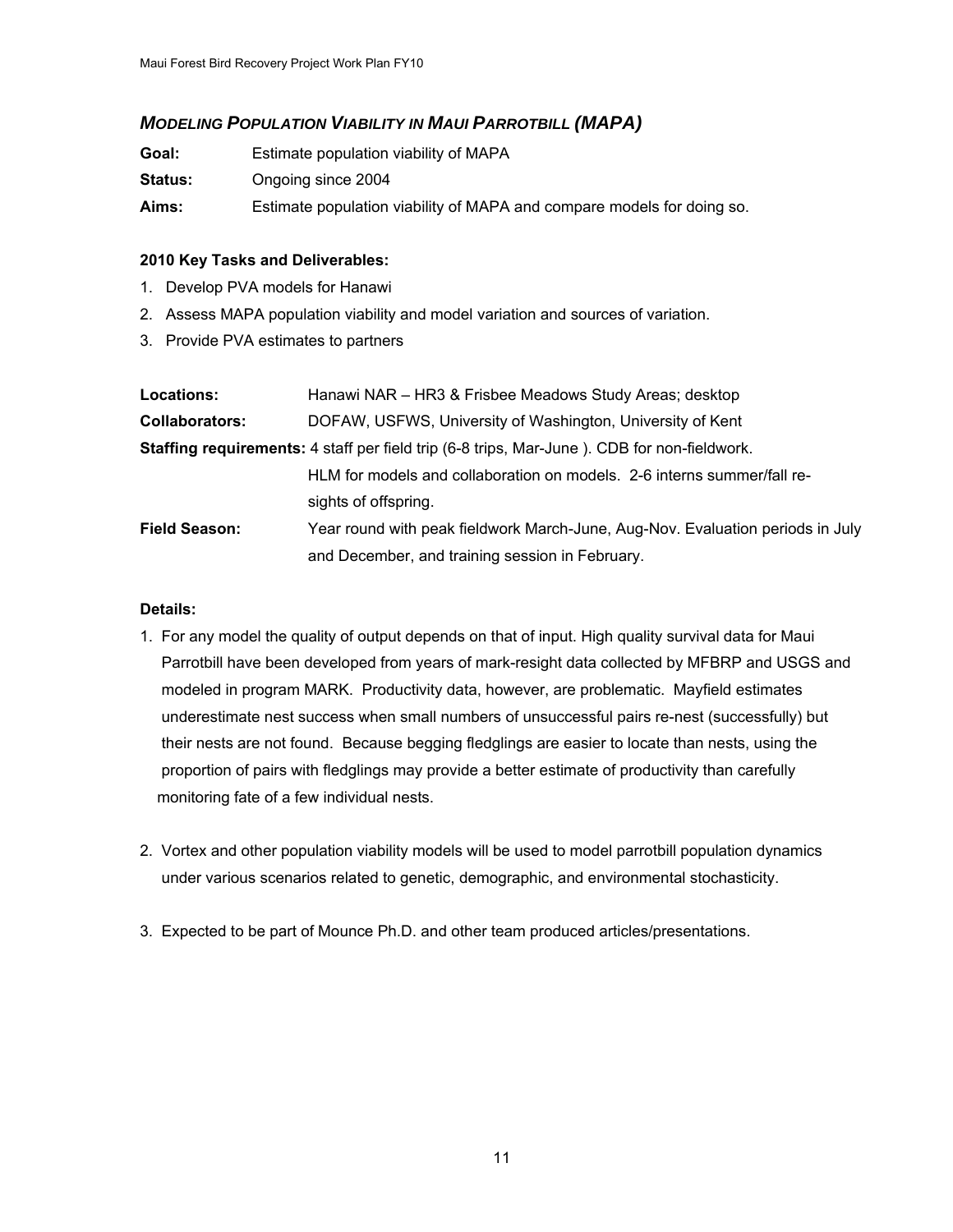#### *Maui Parrotbill Genetic Diversity*

**Goals:** Determine genetic diversity of current population, inform the establishment of a second

**Status:** Samples have been collected since 2006

**Aims:** Use mtDNA and microsatellites to quantify historic and current genetic diversity

#### **Key Deliverables:**

Genetic data will be used to guide the future establishment of a second Maui Parrotbill population. Specifically, these data will guide the selection of birds for captive propagation or translocation such that the second population will be genetically representative of the donor population.

#### **Key Tasks:**

1. Contemporary samples will continue to be collected in the field (Hanawi NAR, Waikamoi and possibly Kipahulu)

- 2. Historical samples will be collected from 34 museum specimens
- 3. Microsatellite work to be done in the lab of Jim Groombridge at the University of Kent
- 4. Data analysis and write-up

**Locations:** Hanawi NAR, Waikamoi, Kipahulu, University of Kent

**Collaborators:** DOFAW, USFWS, PCSU, University of Kent, MBCC, KBCC

**2010 MFBRP Staffing requirements:** HLM ½ time; assistance from technicians and interns throughout their normal field schedule

#### **Details:**

1. Samples to be collected from museum specimens in Oahu, California and Washington, D.C. 2010

- 2. Samples to be collected from all captive stock in 2010.
- 3. Currently, an archive of genetic samples already exists at DICE and further routine sampling is ongoing.
- 4. A suite of avian microsatellite markers that amplify successfully in Maui Parrotbill have already been identified and will be used alongside mtDNA control region sequence data.
- 5. Hanna Mounce using data for PhD.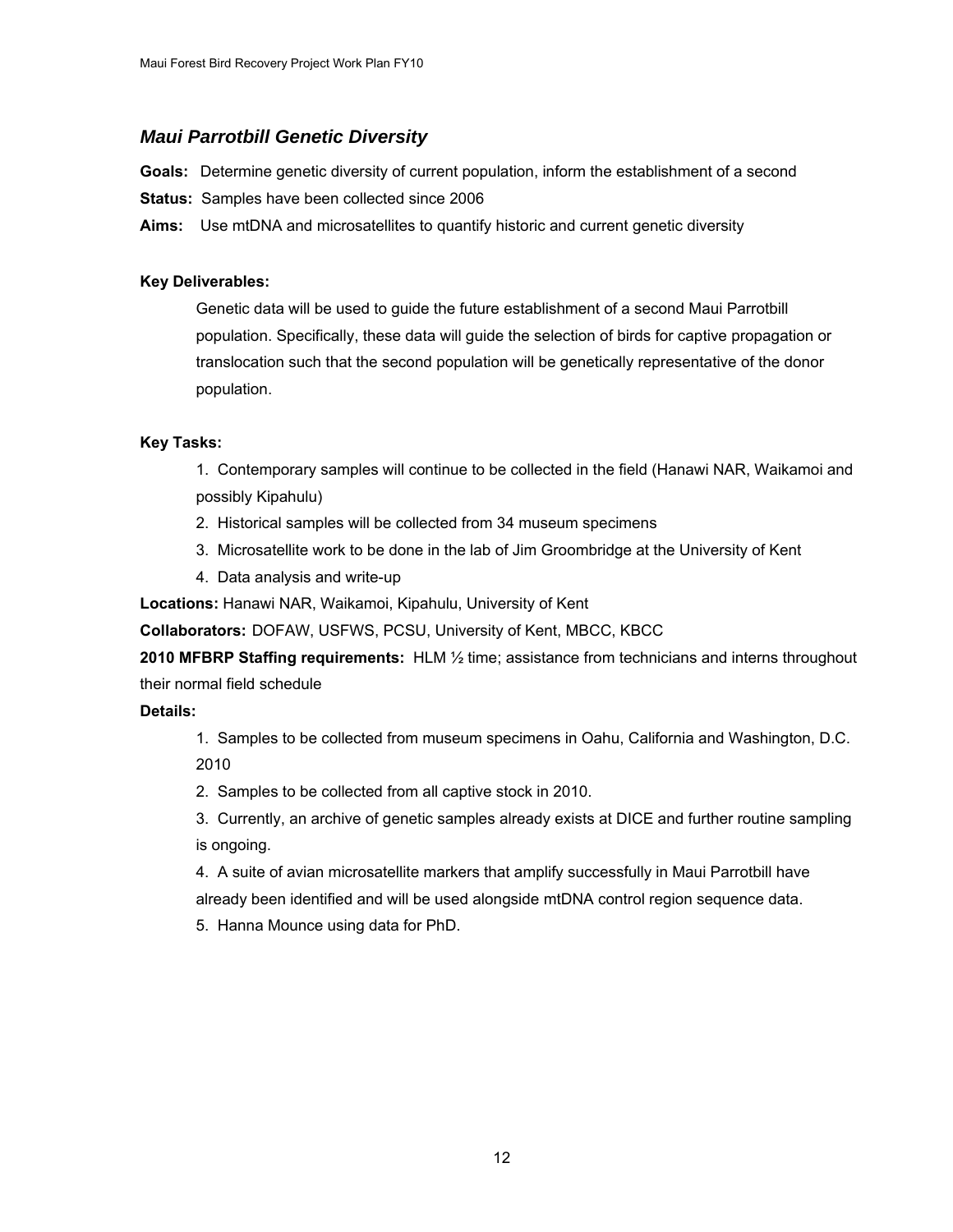## *MAUI PARROTBILL (MAPA) SIGHTINGS DATABASE*

#### **Goal:** Increase density/distribution data.

**Status:** Implemented Spring 2009

**Aim:** Create geospatial database of MAPA sightings on east Maui including reliable historical sightings obtained by others. Rank credibility.

#### **Key Deliverables:**

- 1. Standard protocol for MAPA sightings and GIS data management, including standardized summary statistics and spatial information
- 2. Integrate Access database with GIS to retain information on:
	- i. Survey effort, dates, and personnel
	- ii. Key results including MAPA locations and detections/effort
	- iii. Historical records of MAPA on Maui
- 3. Summary publication

#### **Key Tasks:**

- 1. Create database compiling all historical MAPA detections on Maui.
- 2. Collect and collate previous information of MAPA detections with collaborators such as TNC and Haleakala (HALE) National Park.
- 3. Create standard protocol for storing MAPA spatial information, and linking associate data with locations and GIS file
- 4. Create GIS layers covering a) survey effort, b) MAPA locations and c) yearly layers

| Locations: | Desktop, Olinda Rd. Office |
|------------|----------------------------|
|------------|----------------------------|

**Collaborators:** MFBRP, TNC, USGS, DOFAW, Haleakala NP

#### **Staffing requirements:**

• GIS Database management by KJI with input from Sam Aruch, CDB & HLM.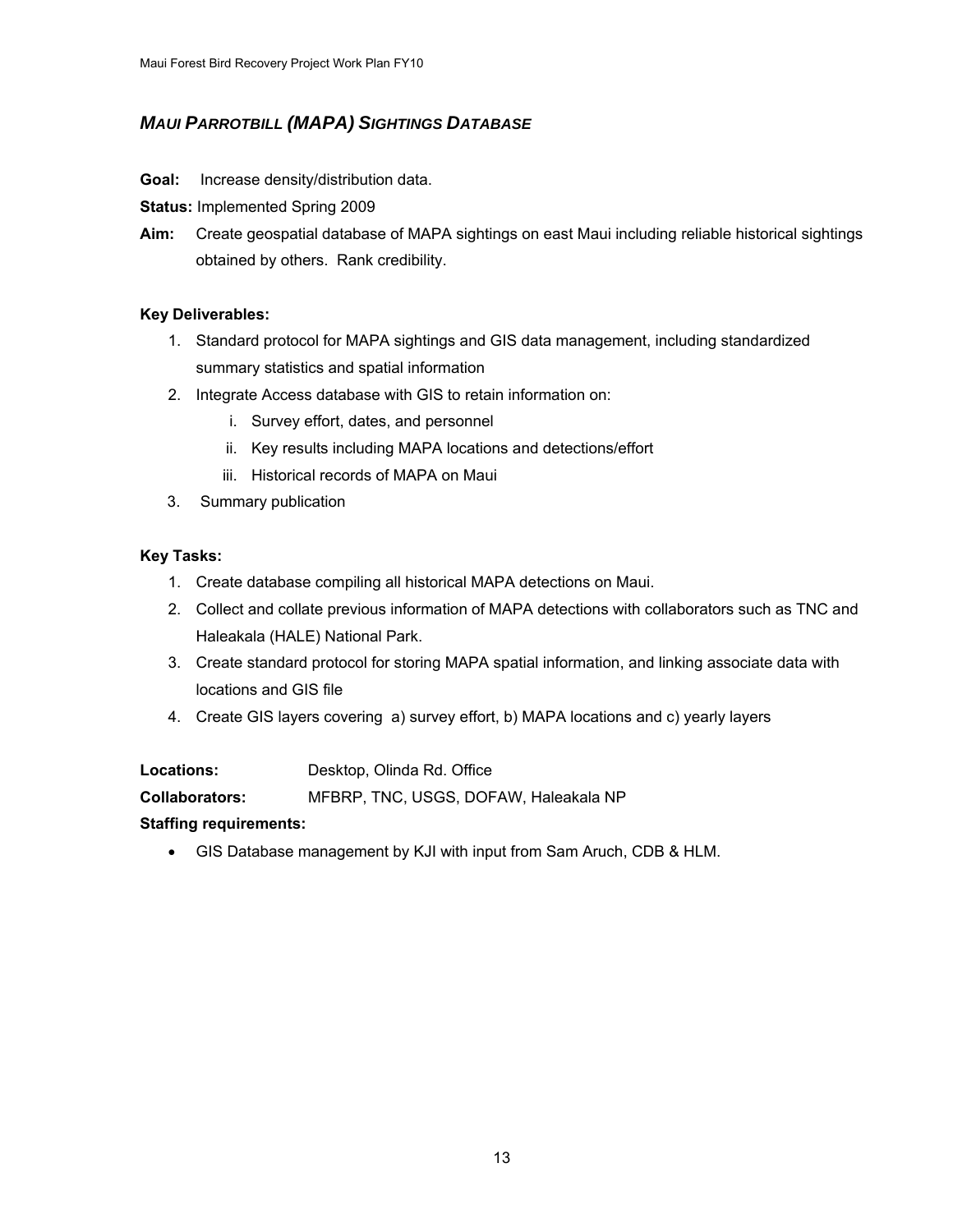#### *ANALYSIS OF MAPA AND MACR HOMERANGE SIZE AND VARIABILITY*

- **Goal:** Estimate area use and need to inform establishment of additional populations
- **Status:** Ongoing since 1997
- **Aim:** Map resights of MAPA and MACR to investigate individual variation in home range size and fluctuation between years and study sites. Create metadata file that can relate home range with habitat, age, and sex.

#### **Key Deliverables:**

- 1. Visual understanding of home range for two species of concern within core habitat.
- 2. Will aid in identifying trends in homerange size and yearly fluctuation as they relate to factors such as pair reproductivity, habitat density and make up, density of heterospecifics occupying similar niches, age class, and sex class.
- 3. Publication or HCC presentation KJI

#### **Key Tasks:**

- 1. Finish creating homerange polygons for MACR and MAPA in HR3 and Frisbee study areas using only birds with a sufficient number of well-distributed resights.
- 2. Finish creating metadata files including total homerange area and approximate fluctuation of persistently resighted birds in between years.
- 3. Use JMP 8 to interpret trends.
- 4. Continue resight effort in HR3 and FSB

**Locations:** Hanawi NAR; possibility to add other study sites later

**Collaborators:** Natural Resource Data Solutions (Sam Aruch)

**MFBRP staffing requirements:** 1 GIS specialist, 1 staff, 6 seasonal field biologists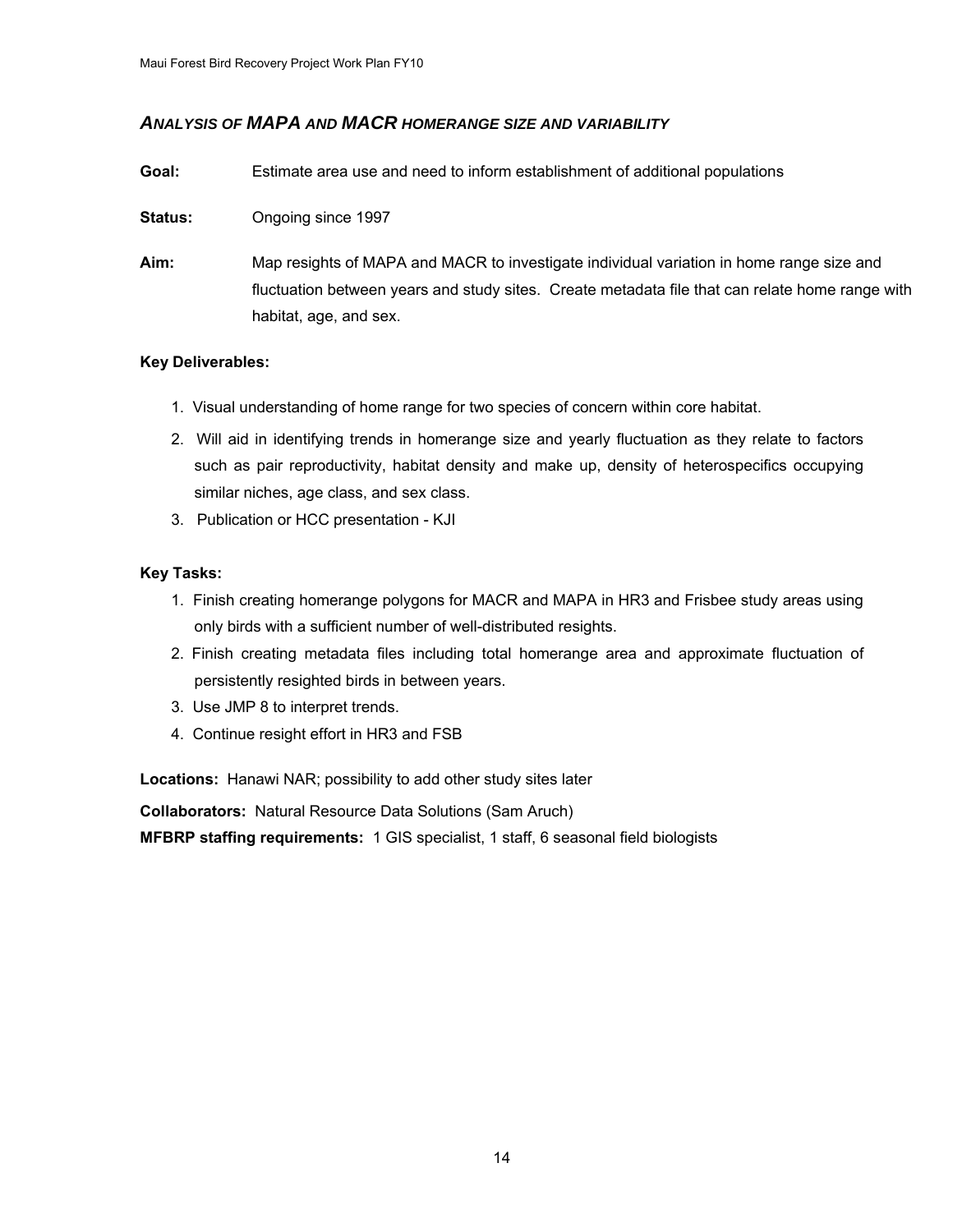

Example of 2008 analysis of MAPA resights in HR3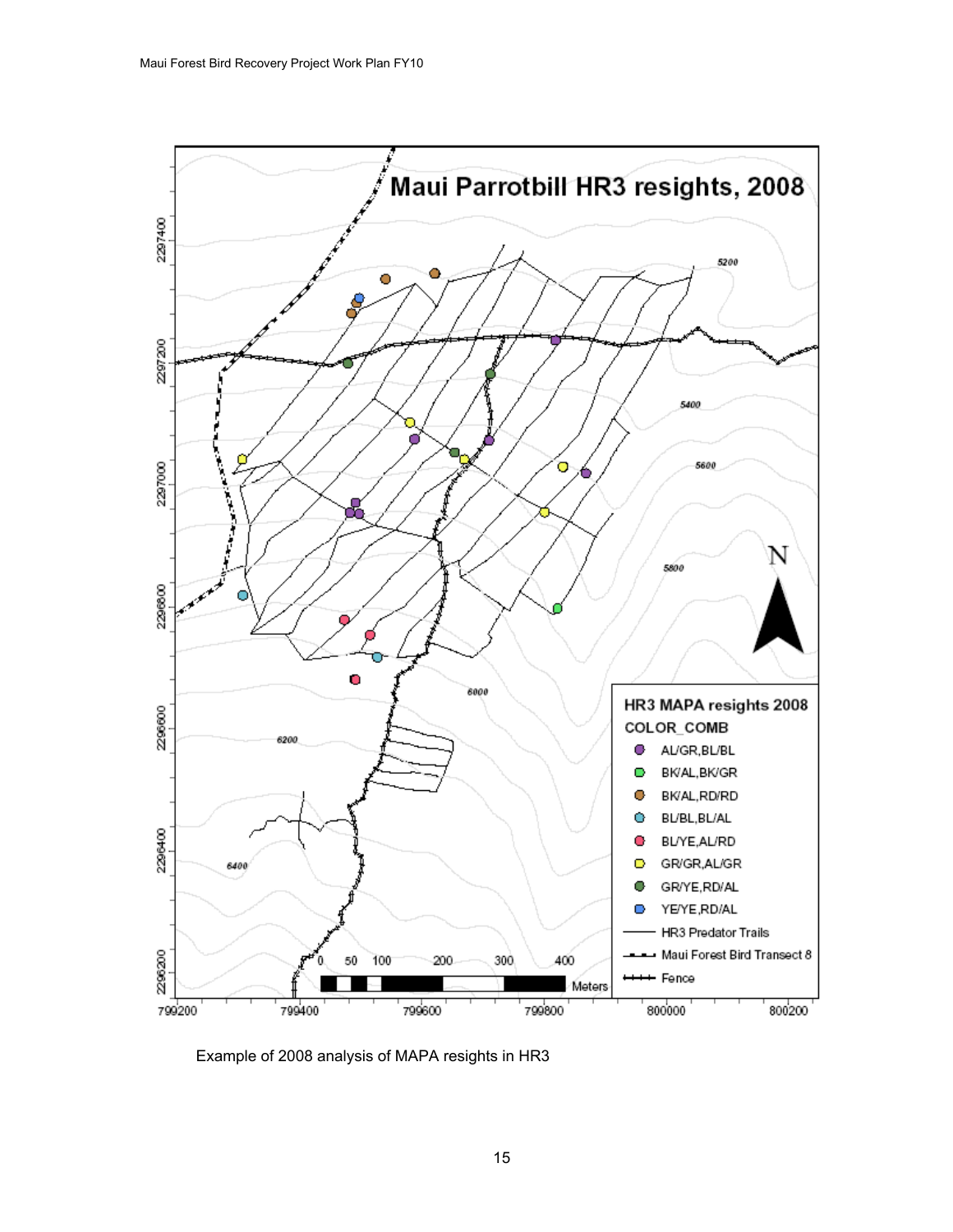## **ASSESSING POTENTIAL CLIMATE CHANGE IMPACTS ON NUMBERS OF MAUI PARROTBILL**

#### **Goal:** Inform agencies and NGOs involved in habitat restoration efforts

#### **Status:** Initiated March 2009

**Aim:** Use GIS techniques to model effects of climate change on MAPA numbers

#### **Key Deliverables:**

- 1. Geospatial model of climate change effects on the future of MAPA habitat
- 2. Predictions of the MAPA's population size due to habitat loss
- 3. HCC poster completed July 2009 (R. L. Hammond)
- 4. Pacific Conservation Biology paper in progress

#### **Key Tasks:**

- 1. Spatial analysis of current MAPA range
- 2. Spatial analysis of current MAPA homerange size
- 3. Construct model using ArcMap 9.2 to portray change in quantity of suitable (malaria-free) forest habitat as a result of global warming.
- 4. Incorporate other characteristics of MAPA biology that may be effected by use of this model

**Locations:** Current MAPA range

**Collaborators:** TNC, NARS

**MFBRP staff requirements:** GIS specialist, Project Coordinator

#### **Details:**

1. Ruby Hammond completed a poster for HCC July 2009 based on this framework.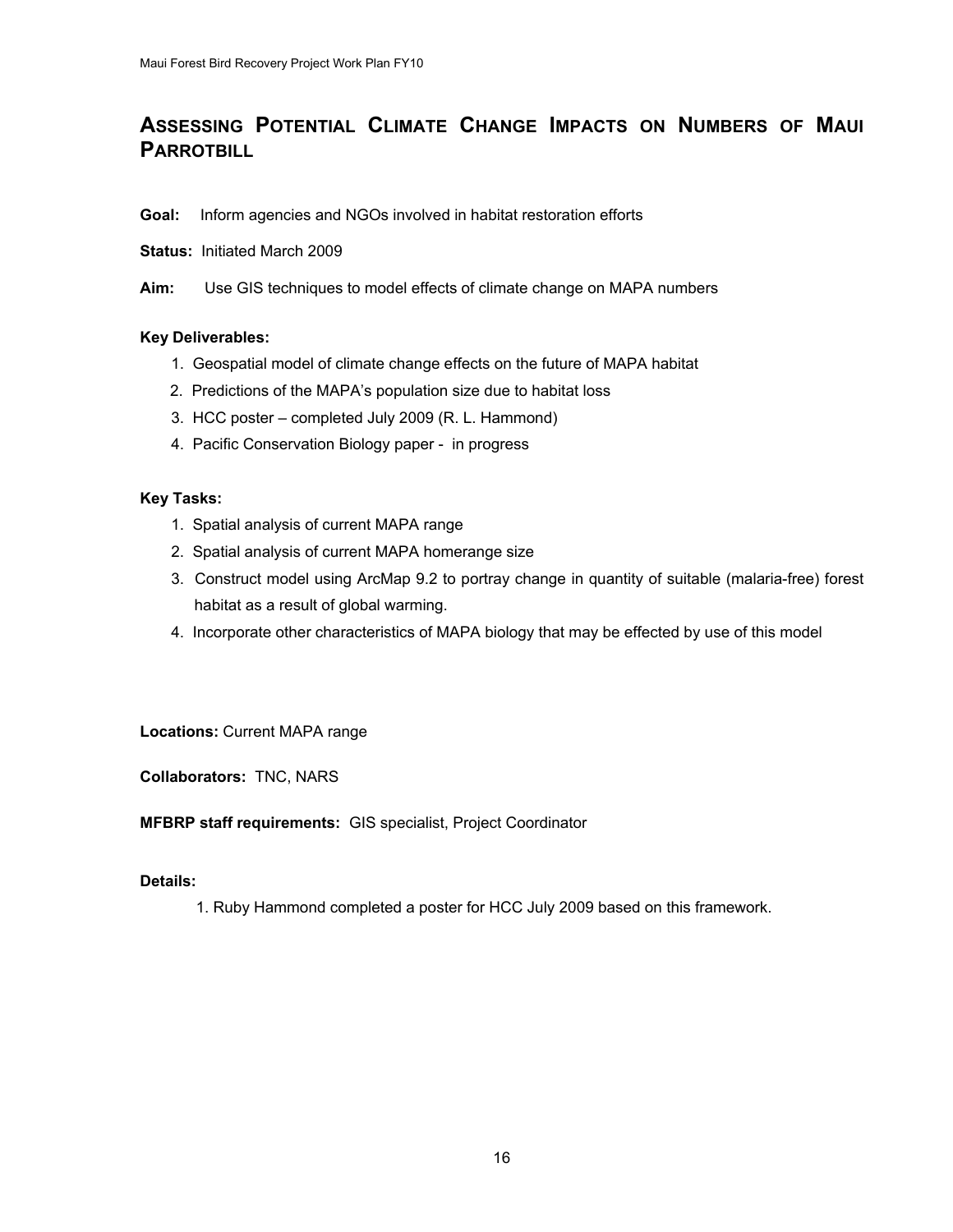## **ESTABLISHING A SECOND POPULATION OF MAUI PARROTBILL (MAPA) -**

#### **BACKGROUND**

Conservation planning and delisting criteria for Maui Parrotbill are described in detail in the USFWS Recovery Plan for Hawaiian Forest Birds (2006). To secure Maui Parrotbill, another population must be established. Currently, MAPA are restricted to a single, small population that occupies sub-optimal habitat. Restoration of koa forest on leeward east Maui and establishing a second parrotbill population are essential recovery actions

A portion of their current range (Hanawi Natural Area – 2,950 ha) is fenced, ungulate free, and rat controlled, despite this, reproductive output is still low and is likely a function of extreme weather. Accordin g to the USFWS Recovery Plan for Hawaiian Forest Birds, habitat restoration and reestablishment of a population of parrotbill on the leeward side of east Maui is needed to reduce extinction risk. The restoration of native koa forest to this region is key to the establishment of a second population. T his area holds great promise for parrotbill and other honeycreepers as mosquitoes are rare even at low elevations because of the porous nature of the substrate.



**Figure 3.** Proposed and actual fence lines on leeward east

Unfortunately, most of the koa forest has been severely degraded by ungulates. Fencing is t he first step to restoring this area, and the Hawai`i Division of Forestry and Wildlife, the Leeward Haleakala Watershed Restoration Partnership, and Living Indigenous Forest Ecosystems, a native Hawaiian group, are currently building or planning to build fences in this area. All existing or planned fences tie into the fence enclosing Haleakala National Park (Fig. 3). To date 4.9 km of fence has been built. Completing the next two segments of fencing (13 km) will secure 2,36 0 ha and cost between \$850,000 and \$1.06 million (yrs 1 - 2). Eradication of ungulates from this exclosure will cost between \$120 and \$150 per ha (\$283,200 to \$354,000; yrs 3 - 4). Pl anting of koa and other parrotbill food plants will follow the methods developed by the Leeward Haleakala Watershed Restoration Partnership and cost between \$125 and \$750 per ha (yrs 2 – 5). Once restored, this area could double the current population. Restoration costs vary by such a wide margin because some areas will require extensive efforts, while others will require minimum restoration.

Although forest in much of the area is badly degraded and will require long-term restoration efforts, the area is characterized by large gulches with protected pockets of native vegetation (Fig. 4). These refuges provide enough habitat to serve as experimental release sites for Maui Parrotbill. Toward this goal, increasing the size of the captive Maui Parrotbill flock managed by the Zoological Society of San Diego will be necessary to ensure that



Kahikinui. Note mature forest in gulch. 17**Figure 4.** Looking toward the ocean from the top of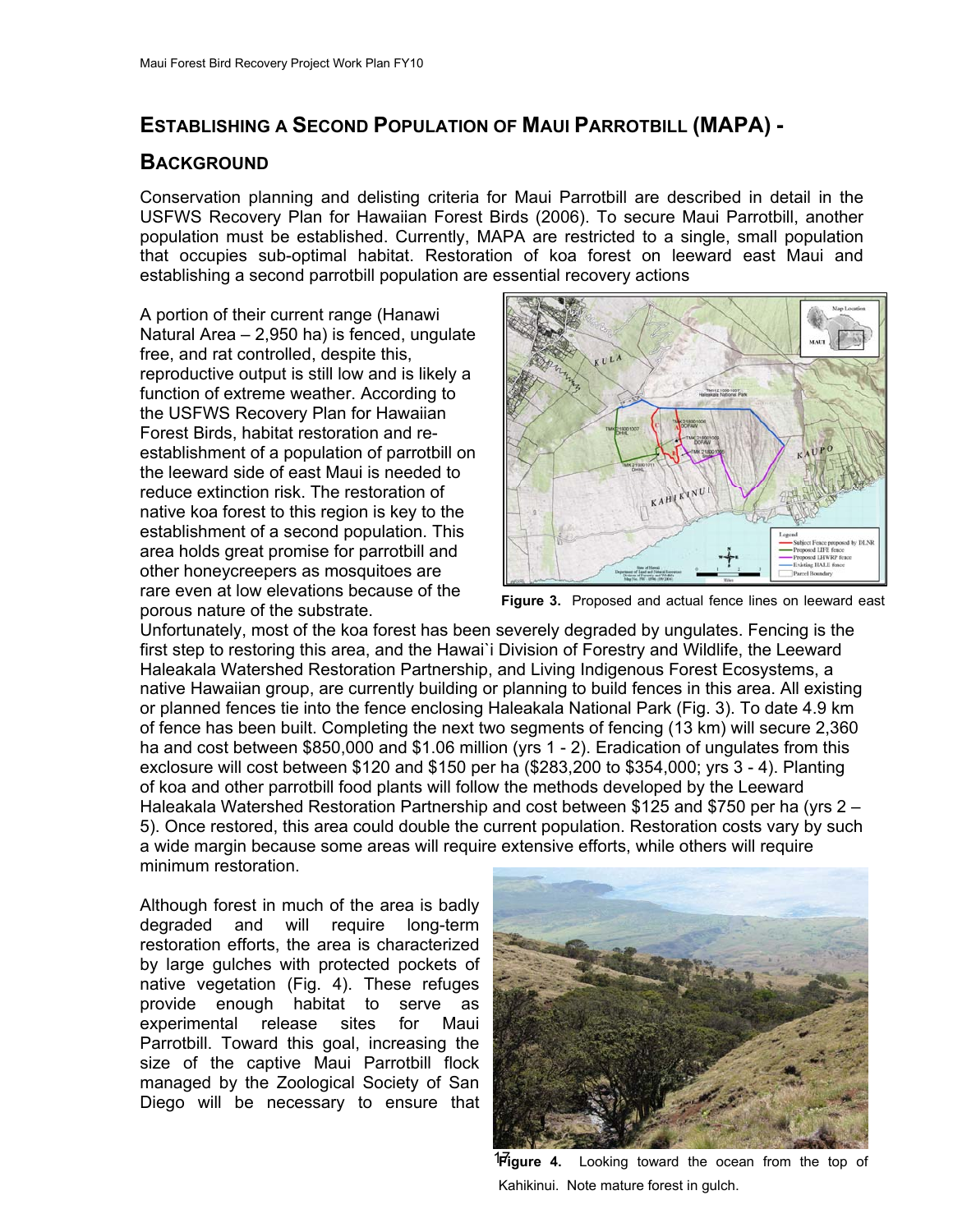enough birds are available for release. Currently there are 12 birds in captivity but successful breeding has been poor. Additional birds, infrastructure, and staff are needed to increase production. Bringing additional eggs or birds into captivity and having dedicated staff will require \$50,000 per annum over the next five years (yrs 1 - 5). Finally, \$100,000 per annum over 8 years (yrs 3 - 10) would be needed to support the development of release protocols, prerelease reconnaissance trips, release efforts, and monitoring efforts.

|                            |              |          | Minimum           | Maximum           |
|----------------------------|--------------|----------|-------------------|-------------------|
| <b>Task</b>                |              | Years    | <b>Total Cost</b> | <b>Total Cost</b> |
| Fencing                    |              | $1 - 2$  | \$850,000         | \$1,060,000       |
| <b>Ungulate Removal</b>    |              | $3 - 4$  | \$283,200         | \$354,000         |
| <b>Habitat Restoration</b> |              | $2 - 5$  | \$295,000         | \$1,770,000       |
| Captive                    | <b>Flock</b> | $1 - 5$  | \$250,000         | \$250,000         |
| Management                 |              |          |                   |                   |
| <b>Release Efforts</b>     |              | $3 - 10$ | \$800,000         | \$800,000         |
| <b>TOTAL</b>               |              |          | \$2,478,200       | \$4,234,000       |

**able 1.** Specific conservation actions for the Maui Parrotbill. **T**

The restoration of Maui Parrotbill to leeward east Maui will take at least a decade. However, the Maui Parrotbill is one of two endangered birds with a USFWS priority rank of 1. This rank reflects the species' uniqueness (i.e., monotypic genus) and the fact that it is highly threatened with extinction but has a high potential for recovery. Unfortunately, funds allocated to this species to date have been relatively small. Between 1996 and 2004 the mean annual spending on the Maui Parrotbill was less than \$100,000 per year, far less than what is needed to reestablish a second population. For perspective, this area is only accessible by helicopter and per hour helicopter costs have increase by \$250 per hour over the last 2 years and now are \$1,000 per hour.

Planning/Research Needs: Research to fine-tune koa restoration methods and planning to ensure sufficient capacity for long-term restoration and monitoring are needed to maximize success of this project. Restoration planning will ensure efforts can proceed in conjunction with ungulate removal. Techniques for building the captive flock and release protocols will have to be developed.

Potential Partners: U.S. Fish and Wildlife Service, Living Indigenous Forest Ecosystems, Leeward Haleakala Watershed Restoration Partnership, the National Park Service, and the Zoological Society of San Diego would be important partners in this effort.

**ncillary Species:** Fencing, ungulate eradication, and restoration of forest on leeward east **A** Maui would benefit numerous native plants and invertebrates, and all native birds that currently occupy the area including `Apapane (*Himatione sanguinea*) and Amakihi (*Hemignathus virens*). It is unknown whether `I`iwi (*Vestiaria coccinea*) still persist on leeward east Maui, but restoration efforts would increase chances for natural recolonization by this highly-mobile species. Other species that that could be re-introduced to restored koa forest include the federally endangered `Akohekohe (*Plameria dolei*) and the Maui Creeper (*Paroreomyza montana*).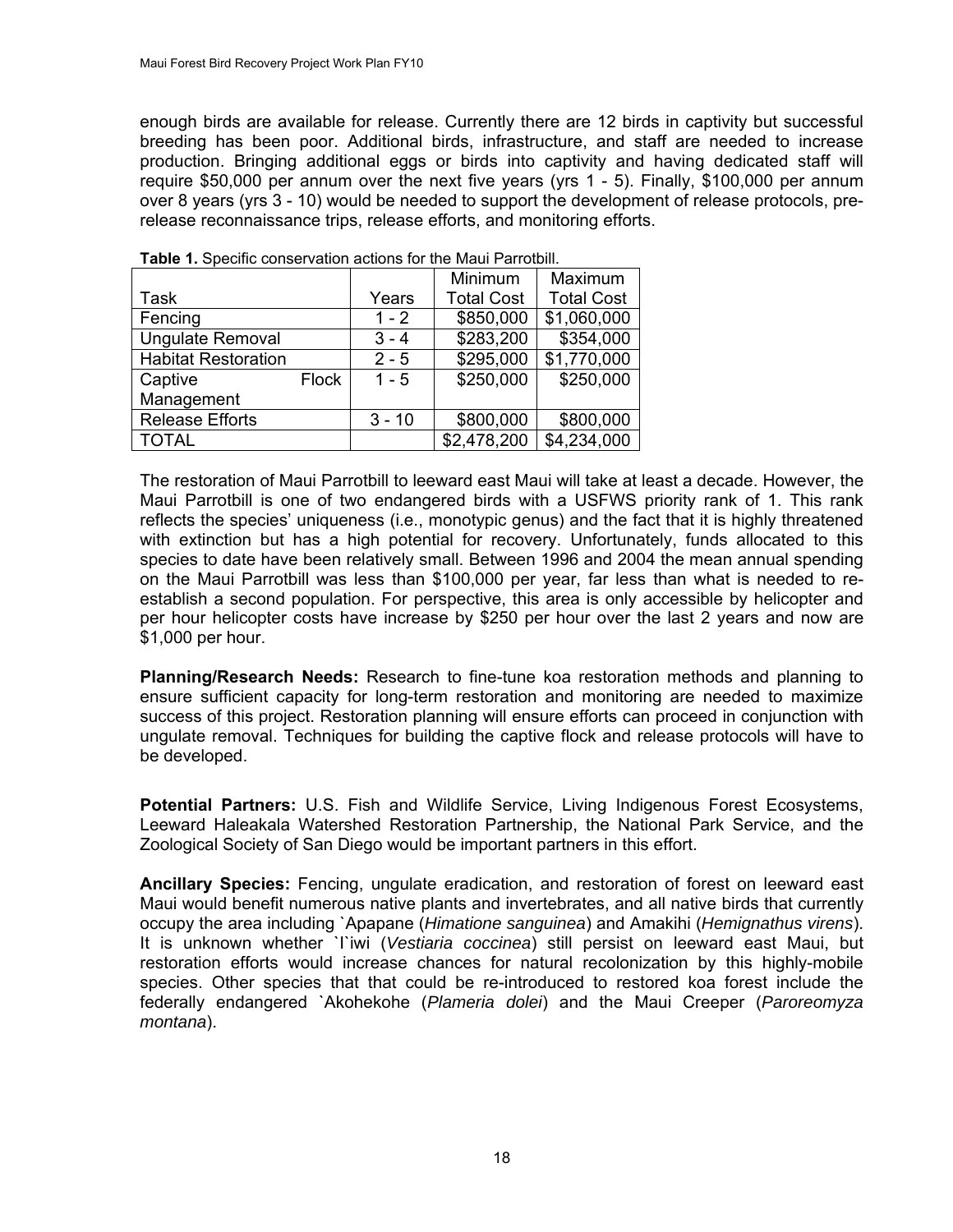#### **DEVELOP PROTOCOL FOR TRANSLOCATION AND REINTRODUCTION OF MAPA TO KAHIKINUI**

| Goal:          | Assure well-planned and feasible establishment of second population               |  |
|----------------|-----------------------------------------------------------------------------------|--|
| <b>Status:</b> | Implemented - April 2009                                                          |  |
| Aims:          | Assist with design and testing of protocol for establishing a new Maui Parrotbill |  |
|                | population on leeward Haleakala                                                   |  |

#### **010 Key Tasks and Deliverables: 2**

- 1. Visit and prioritize release sites at Kahikinui Forest Reserve (Figure 1, following page)
- 2. Select an experimental release site
- 3. Add MAPA to captive flock to improve breeding potential to provide birds for reintroduction
- 4. Assist with protocol & infrastructure for translocation and reintroduction
- 5. Potential poster or oral at a conference focusing on endangered species translocation

| <b>Locations:</b>     | Hanawi NAR, Kahikinui Forest Reserve, MBCC                                    |
|-----------------------|-------------------------------------------------------------------------------|
| <b>Collaborators:</b> | SDZS (San Diego Zoo)/DOFAW/USFWS/MFBRP                                        |
|                       | <b>Staffing requirements:</b> 2-3 staff per field trip (6 trips during FY10). |

**Field Season:** Variable in response to fencing of experimental release site

#### **Details:**

- 1. Kahikinui (see map on following page)
- 2. Site visit/fly-over resulted in selection of K1-5 as optimal release area.
- 3. Exclosure fence is to be made by connecting external fence
- 4. Access from farm roads below release needs to be explored and developed
- 5. Release caging needs to be built and positioned
- 6. Temporary camp site needs to be developed
- 7. Coordination with MBCC required to determine sex of MAPA needed in captive flock
- 8. Planning protocol during MAPA working group meeting June 17,2009



Figure 1. Air photo and GIS overlays showing Kahikinui recovery area proposed for MAPA reintroduction and translocations on leeward Haleakala volcano, east Maui. K2-5 are likely experimental sites.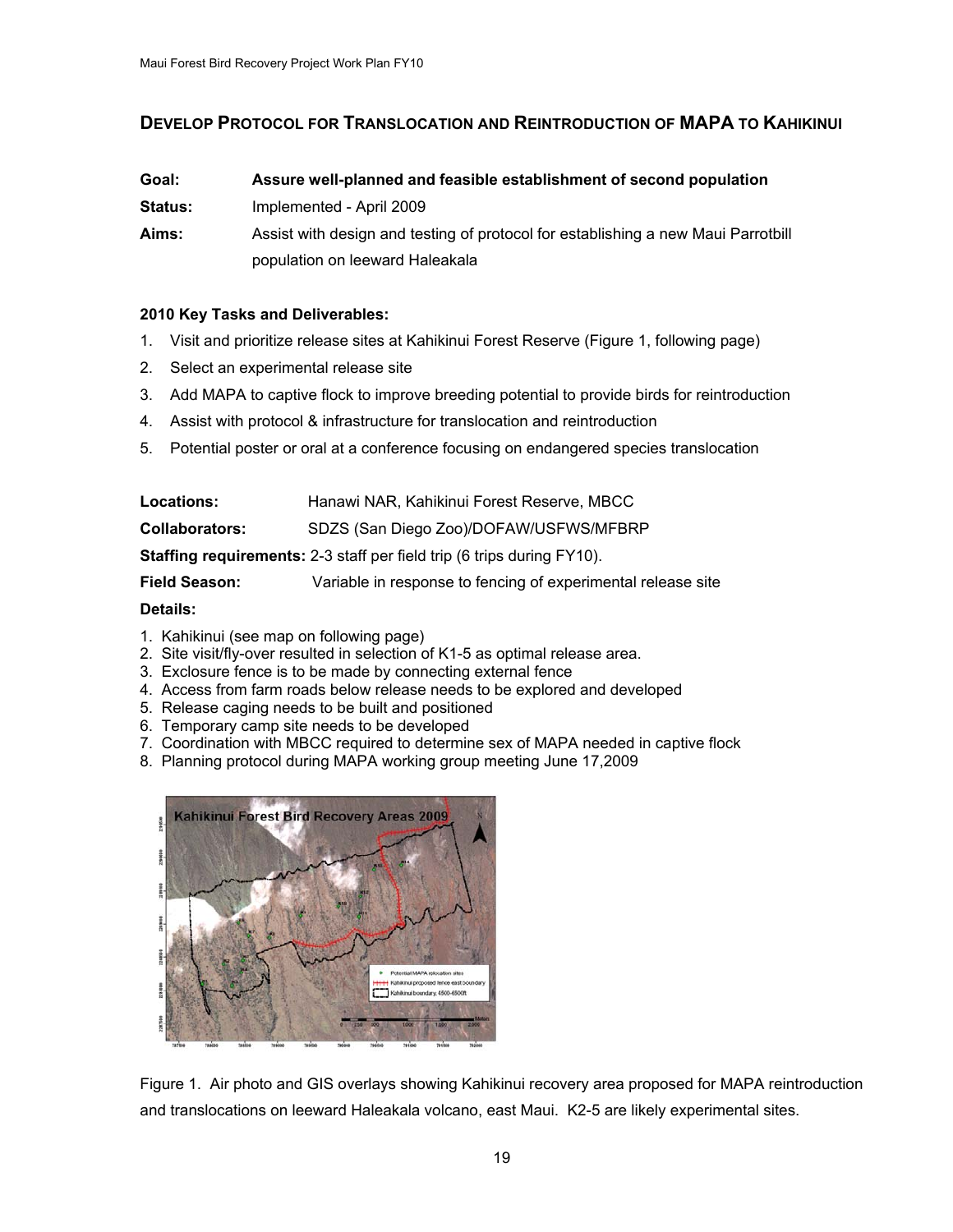

#### **IIWI TRANSLOCATION SUMMARY**

- Goal: Publish data gathered from IIWI translocation efforts in 2001 and relate to future translocation effort for CHRO and MAPA.
- : **Status** Fieldwork completed 2001. Data analysis and journal article in progress as of summer 2008.
- Aim: Write a summary of previous fieldwork to inform future efforts in translocation

#### **Key Deliverables:**

1. Journal article and/or white paper for DOFAW/USFWS

#### **Key Tasks:**

- 1. Continue analysis of spatial data gathered on individual IIWI released post-translocation to West Maui.
- 2. Continue to investigate possible variables in movement patterns and survival or individual birds.
- 3. Determine pros and cons for hard release vs. soft

**Loc** Data analysis at MFBRP.

**ollaborators:** Trent Malcom, Jamie Bruch, Christopher Brosius, Jim Groombridge, Gregory Massey **C MFBRP staff requirements:** GIS specialist, Project Coordinator

Maui and Molokai as release sites for translocated birds is questionable due to the presumed presence of avian diseases in these lower elevation areas". Climate change will likely result in less disease free **Details:** According to the USFWS Revised Forest Bird Recovery Plan (2006) – "The suitability of West habitat on all Hawaiian islands.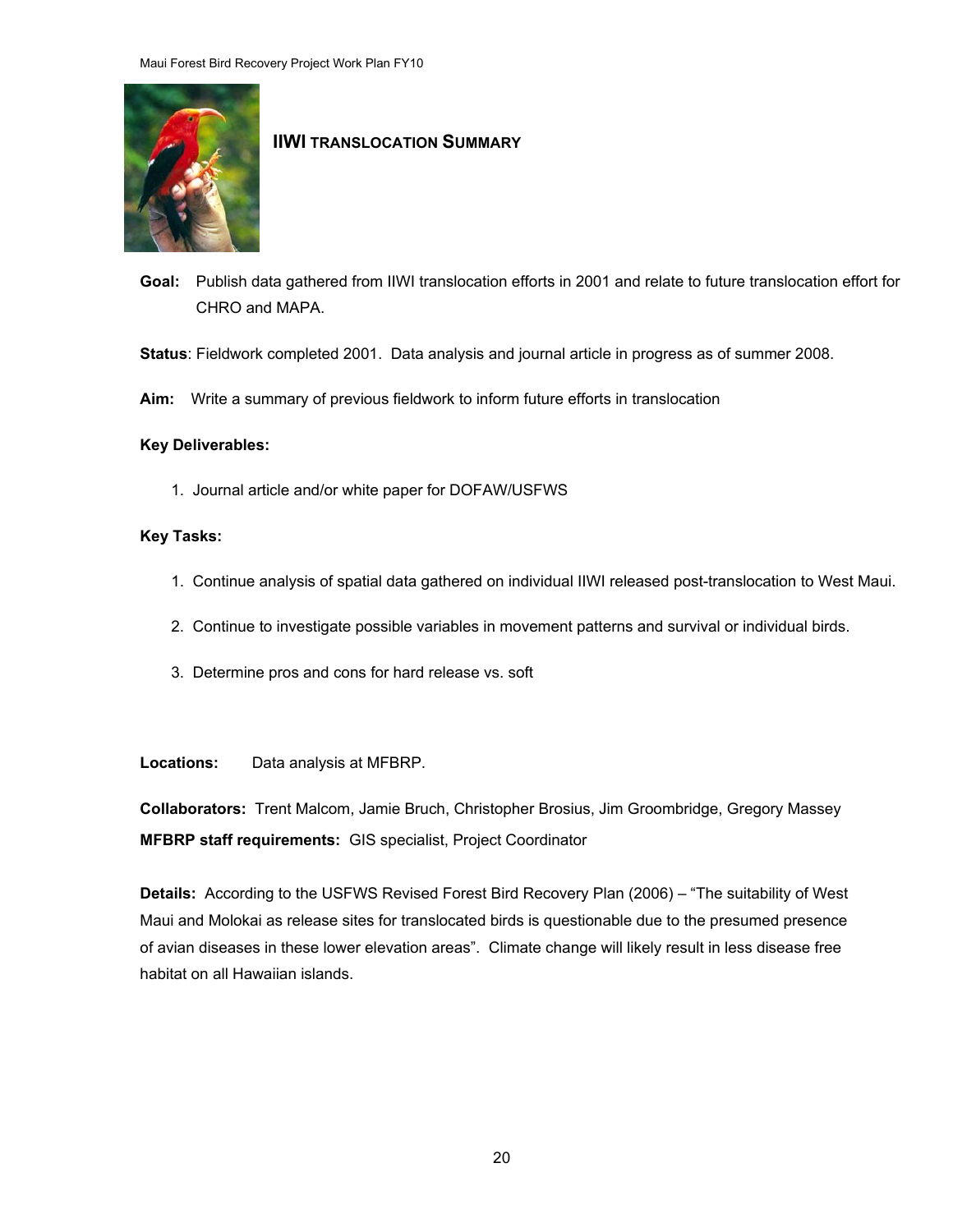## <span id="page-20-0"></span>**PREDATOR MANAGEMENT**

#### **RODENT REDUCTION & PREDATOR CONTROL AT HANAWI**

Goal: Reduce predation on native birds

**Status:** Ongoing since August 2001

Aims: Maintain and possibly expand predator control grid at Hanawi

#### **Key Tasks & Deliverables:**

- 1. Maintain diphacinone bait stations and traps to reduce mammalian predators.
- 2. Produce bait reports to meet pesticide use regulations.
- 3. Maintain trap success records.
- 4. Maintain grid transects and bait sites, refresh tags, flagging, and other markers.
- 5. Outcome: probable reduction of nest predation for ESA forest bird species.
- 6. Peer-reviewed paper describing community level effects of rodent control (2010).
- 7. Maintain treatment for research and population management purposes.

#### **Location:** H anawi – HR3 grid – 28 hectares



#### **Collaborators:** MFBRP/DOFAW/USFWS

**Staffing requirements:** 2-3 staff for 4 days every two-three months

#### **Details:**

- 1. Black rat (*Rattus rattus*) populations were effectively reduced by 99% using snap traps and diphacinone bait stations (Malcolm et al. 2008).
- control with a control site with no rodent removal (potential poster or paper for HCC or island 2. MFBRP are comparing densities and group sizes of Maui creeper (MACR) on the predator mgt. conference).

#### **Publication**

Malcolm TR, Swinnerton KJ, Groombridge JJ, Sparklin BD, Brosius CN, Vetter JP, Foster JT (2008) Ground-based rodent control in a remote Hawaiian rainforest on Maui Pacific Conservation Biology 14:206-214.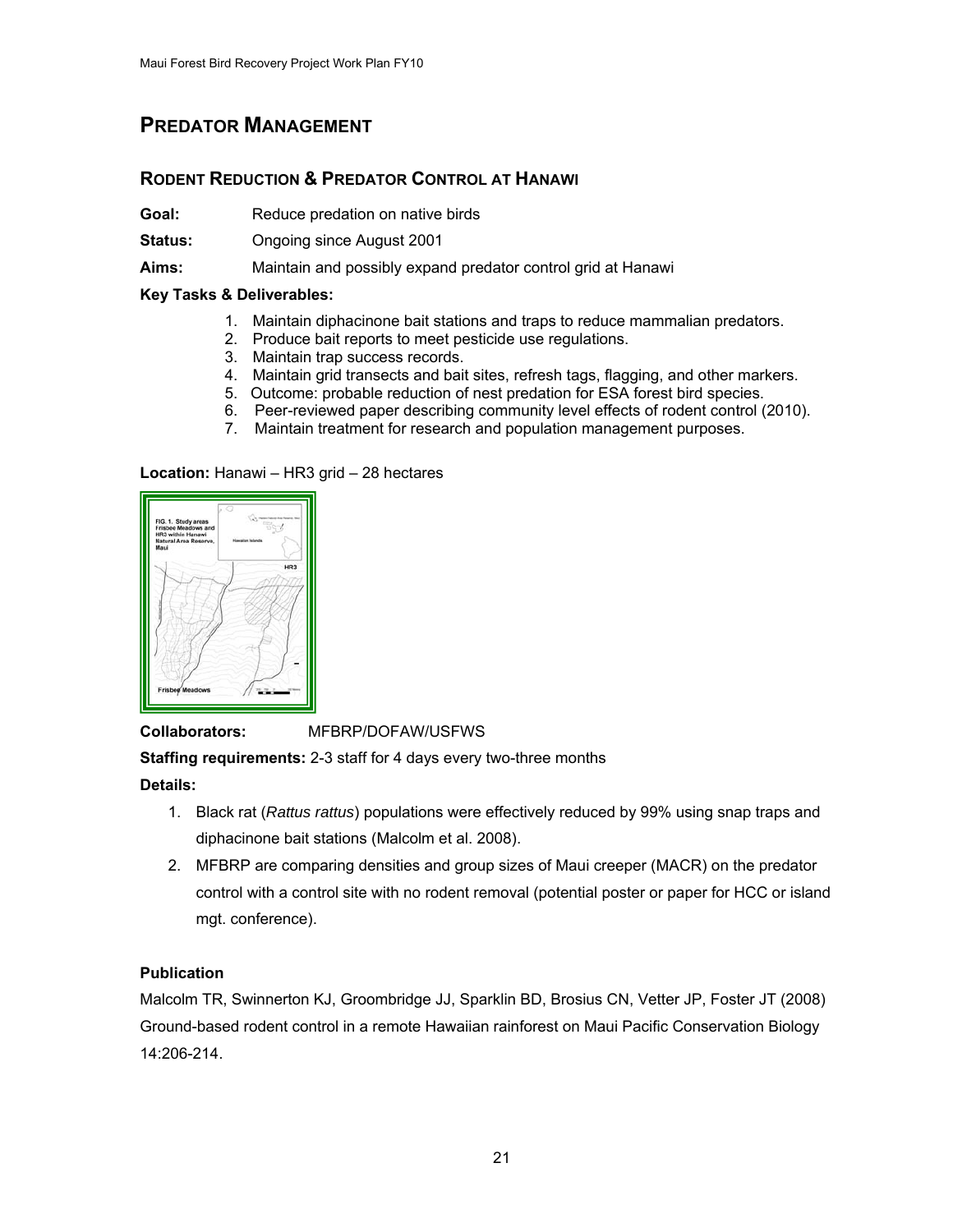#### **MAUI PARROTBILL/ ALAUAHIO FEEDER EXPERIMENTS**

- **Goal:** Improve nest success during inclement weather and improve survival of translocated or released birds.
- **Status:** To implement winter/spring 2010
- Aims: Investigate whether Maui Parrotbill will use feeding stations.

#### **Key Deliverables:**

- 1. Determining whether or not we can assist birds in getting through the tough weather times with food supplementation
- . Identify a feeding station design that will be appealing for supplementing birds moved or released to 2 new areas

#### **Key Tasks:**

- 1. Locate Maui Parrotbill nests through the regular breeding season
- 2. Sort out what we can feed MAPA that they will recognize as a prey item and yet will not become invasive in the environment
- 3. Install a variety of feeding stations in trees surrounding nest sites and monitor for any bird use/visits

**010 MFBRP Staffing requirements:** normal field season staffing **2 etails: D Locations:** Hanawi NAR **Collaborators:** DOFAW, USFWS, MBCC, KBCC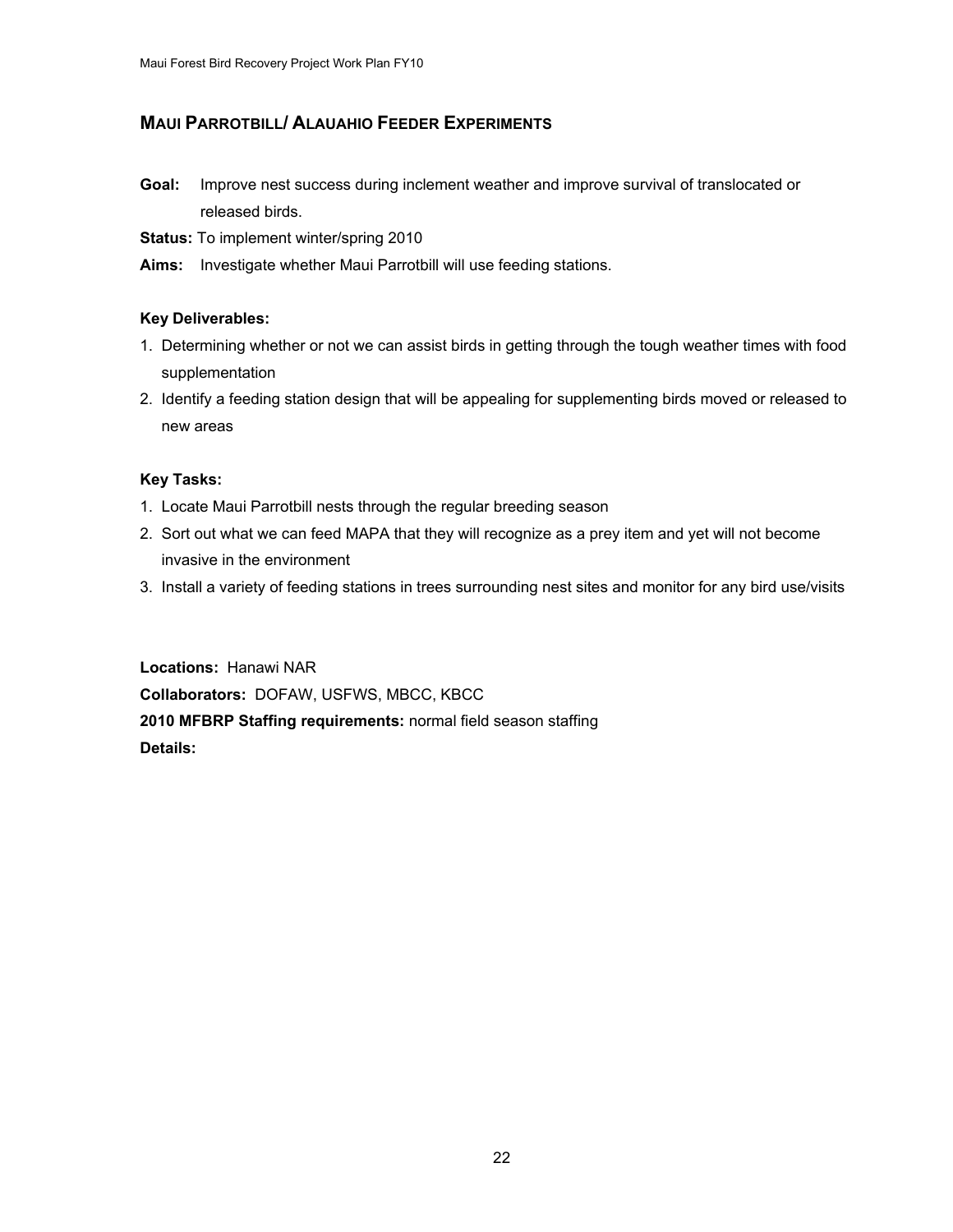## **DISEASE MONITORING IN NATIVE FOREST BIRDS**

Climate change models for the Hawaiian Islands suggest that average ambient temperature will rise by  $2^{\circ}$ C during the 21<sup>st</sup> century. Mosquitoes now relegated to relatively warm elevations below 5000 ft will presumably move to higher ground and bring avian malaria and pox with them. This could prove devastating for native bird species that have not evolved resistance to the disease. Rates of malaria and pox infection and evidence of resistance in bird populations are important baseline variables to measure. Resistance is predicted to evolve at mid-elevations.

## **MALARIA INFECTION RATES IN MAUI'S FOREST BIRDS**

**Goal:** Monitor malaria infection rates in forest bird populations in order to detect increasing or decreasing trends or differences in levels at similar elevations across east Maui

**Status:** Techniques to be piloted spring 2009 and fully implemented in 2010

**Key Deliverables:** Data on malaria infection rates.

#### **Key Tasks:**

- 1. Collect blood smears during all banding operations
- 2. Learn to process smears and read them.
- 3. Establish database and link it to previous data on malaria

**Locations:** Hanawi NAR, Waikamoi Preserve (possibly Kipahulu and PoliPoli State Park) **Collaborators:** DOFAW/MFBRP/PCSU/USGS BRD (Carter Atkinson)

**2010 MFBRP Staffing requirements:** HLM to complete smear collections; 1-2 technicians during the summer (3-4 weeks) to look at samples; assistance from other staff and technicians in the field as needed

- 1**.** Staff to get training in smear prep and reading from Carter Atkinson
- 2. In comparison with other techniques (PCR, plasma) smears offer the lowest level of detection probability. Still such screening may provide impetus for more in depth monitoring and reveal elevational shifts in malaria.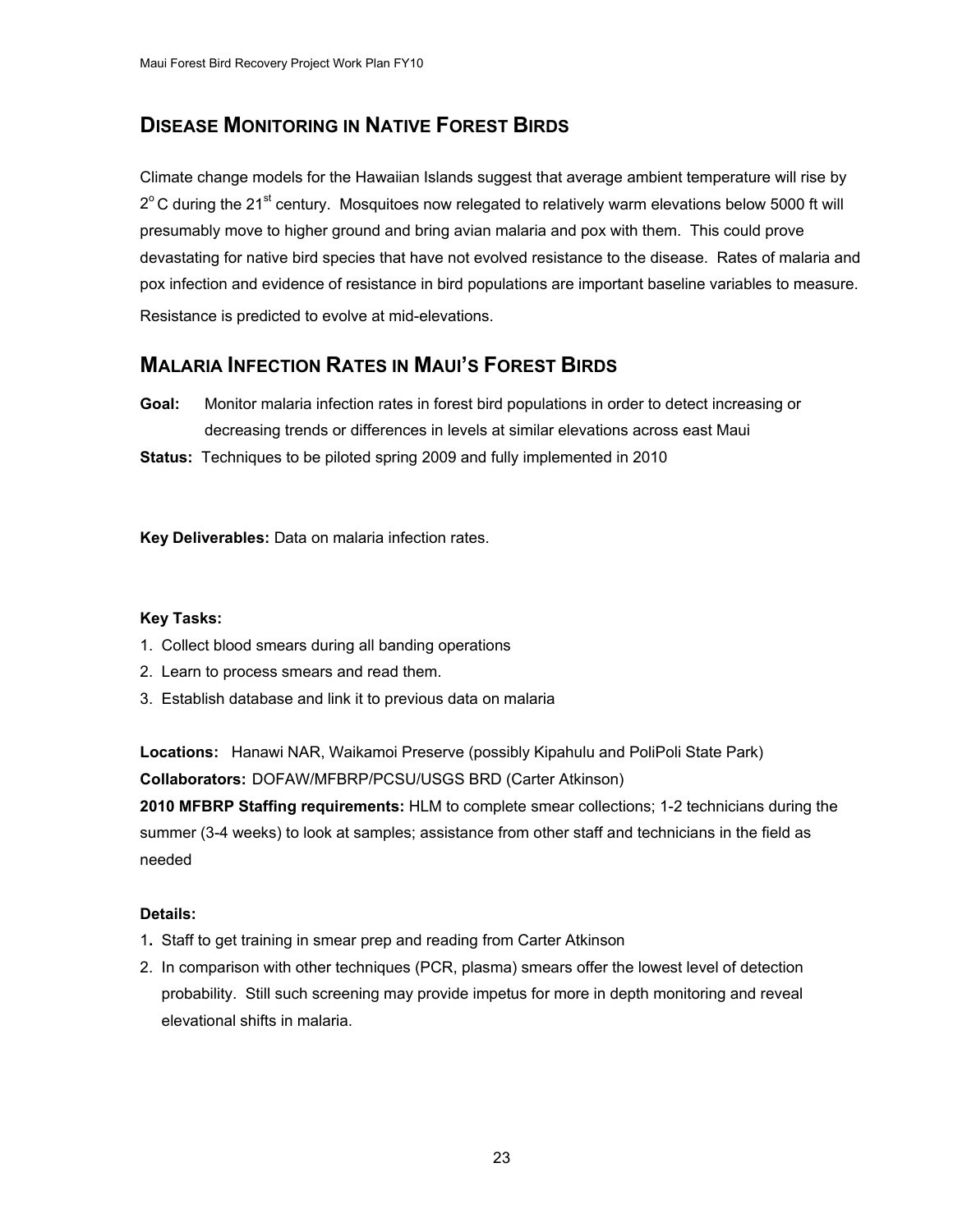## <span id="page-23-0"></span>**COMMUNITY ECOLOGY: DIET OVERLAP ANALYSIS IN FOREST BIRDS & INSECT**

#### **AVAILABILITY**

#### **Goal: Document degree of diet overlap in insectivorous forest birds in Hanawi**

**Status:** Sample collection ongoing since 2007; lab work ongoing since 2008

**Aims:** To identify key prey items for Maui Parrotbill and 'Alauahio through fecal sample analysis and to describe overlap in prey items between MAPA and MACR and Japanese Bush Warblers & White-eyes. To quantify types and amounts of insects available across forest types on Maui.

#### **Key Deliverables:**

- 1. Description of Maui Parrotbill and Maui 'Alauahio diet overlap in wet and mesic forests
- 2. Description of dietary overlap with alien bird species
- 3. Correlate prey preferences with availability in the environment and bird densities
- 4. Identification of plant hosts for prey to direct priorities for leeward restoration efforts
- 5. Conference poster presentation (2010)
- 6. Peer reviewed manuscript (2011)

#### **Key Tasks:**

- 1. Collection of fecal samples during all banding efforts for MAPA, MACR and JABW (additional species may be collected as well for future use as convenient)
- 2. Sorting fecal samples and pulling out all invertebrate parts to be sent for identification and training of technicians and interns to complete
- 3. Invert part ID to be done by Bob Peck's USGS lab in Volcano
- 4. Collection of invertebrates opportunistically in the field for invertebrate reference collection
- 5. Collection of invertebrates using a standardized method at Hanawi, Kahikinui, and Waikamoi
- 5. Data Entry, Data analysis and Write-up

**Locations:** Hanawi NAR, Waikamoi Preserve (possibly Kipahulu and PoliPoli State Park) **Collaborators:** DOFAW/MFBRP/PCSU/USGS BRD/MCC – Bob Peck & Paul Banko

**2010 MFBRP Staffing requirements:** HLM supervising, techs complete fecal sample collections; 1-2 technicians during the summer (3-4 weeks) sort samples; assistance from other staff and technicians in the field as needed.

- 1. MFBRP needs to set-up lab at Olinda office to pre-sort samples. Samples may be sorted at the Maui Community College until we have all the materials we need.
- 2. Samples collected before 2009 have already been sorted and are awaiting identification by the USGS lab
- 3. Also to be used in analysis are samples collected by Thane Pratt et al. from Hanawi NAR before 2000.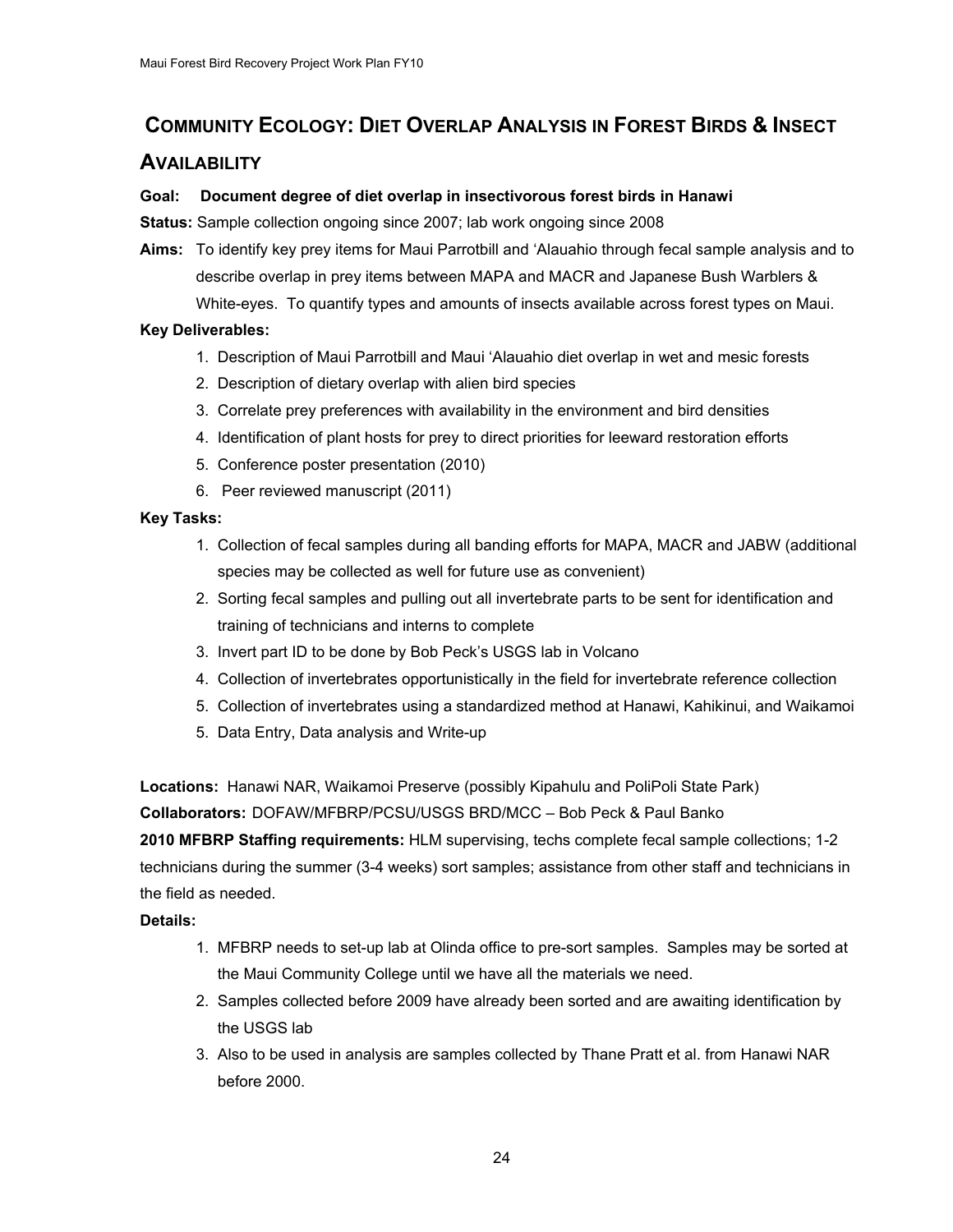## **COMMUNITY ECOLOGY: RESPONSE OF MAUI `ALAUAHIO (MACR) TO RODENT REDUCTION**

- **Goal:** To inform decision makers of the importance of rodent control for conservation of endangered forest birds.
- **Status:** Implemented February 2009
- **Aims:** Use MACR numbers as a proxy for benefit to MAPA
	- 1. Determine if rodent reduction enhances numbers of MACR
	- 2. Use density, encounter rates, and group size frequencies as response variables to three treatments: predator removal grid (edges, center) and control area (FSB study area).
	- 3. Reevaluate site specific survival for MACR (HR3 vs. FSB)

#### **Key Tasks and Deliverables:**

- 1. Conference presentation (2010)
- 2. Peer reviewed manuscript (2011)
- 3. Mgt. Information for DOFAW/USFWS ESA recovery planning for Maui's ESA forest birds.

#### **Locations:** Hanawi – HR3 & FSB

**Collaborators:** DOFAW/MFBRP/PCSU

**Staffing requirements:** Normal spring breeding season team – 6-8 techs & core staff visits

#### **MFBRP Major Tasks:**

- 1. Training for new staff (Feb/Mar 2010)
- 2. Maintenance of predator control grid in HR3 (bi-monthly or tri-monthly as needed)
- 3. Transects 50 edge of grid, 50 central grid, 50 control
- 4. Data entry
- 5. Data analysis
- 6. Write-up

- 1. Biological data collected will help assess benefits to an insectivorous bird (MACR), a proxy for Maui parrotbill (which are too scarce to sample adequately for statistical purposes). These data are useful for making management decisions on rodent control efforts for conservation of endangered forest birds.
- 2. Data are collected during spring monitoring of breeding success of Maui parrotbill.
- 3. These data can be collected in other parts of the year, as well.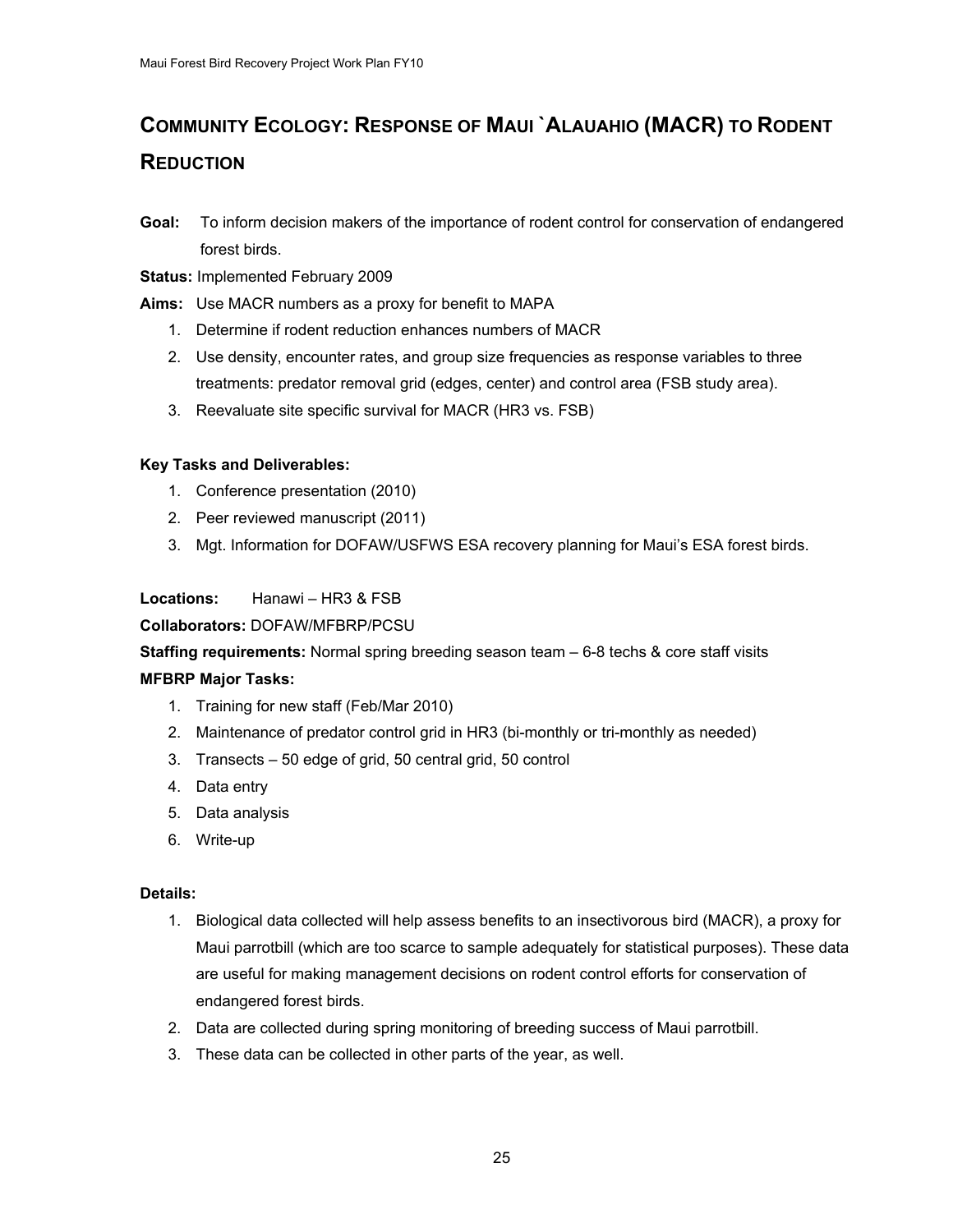## <span id="page-25-0"></span>**COMMUNITY ECOLOGY: VARIABLE CIRCULAR PLOT (VCP) COUNTS OF FOREST BIRDS AT HANAWI**

#### **Goal:** Improve information on relative abundance and density of ESA forest birds.

- **Status:** Fieldwork implemented March 2009
- **Aims:** 1. Compare and describe bird communities, especially densities of ESA forest birds on a predator removal grid and a control area in Hanawi NAR
	- 2. Compare VCP counts between FSB control site to 1995-97 study (Simon et al. 2002) to monitor change over time.

**Key Deliverables:** Peer reviewed manuscript (2011-12) & management evaluation

#### **Key Tasks:**

- 1. Fieldwork: Complete 40 VCP counts in triplicate each field season
- 2. Maintain transects and stations
- 3. Input and evaluate data

**Locations:** Hanawi NAR **Collaborators:** MFBRP/DOFAW/USGS

**MFBRP staffing requirements:** 4 techs during Hanawi spring monitoring season, 2 mornings/month/site (HR3 & FSB)

#### **MFBRP Major Tasks:**

- 1. Training of field crews in VCP count techniques (March 2010)
- 2. Clearing transects and marking stations
- 3. Triplicate data collection (Feb-May)
- 4. Data entry and analysis
- 5. Data sharing with USGS
- 6. Evaluation of impacts of predator control on avian community structure and densities

#### **Literature Cited:**

Simon, J.C., T. K. Pratt, K. E. Berlin, J. R. Kowalsky, S. G. Fancy, & J. S. Hatfield. 2002. Temporal variation in bird counts within a Hawaiian rainforest. The Condor 104:469-481.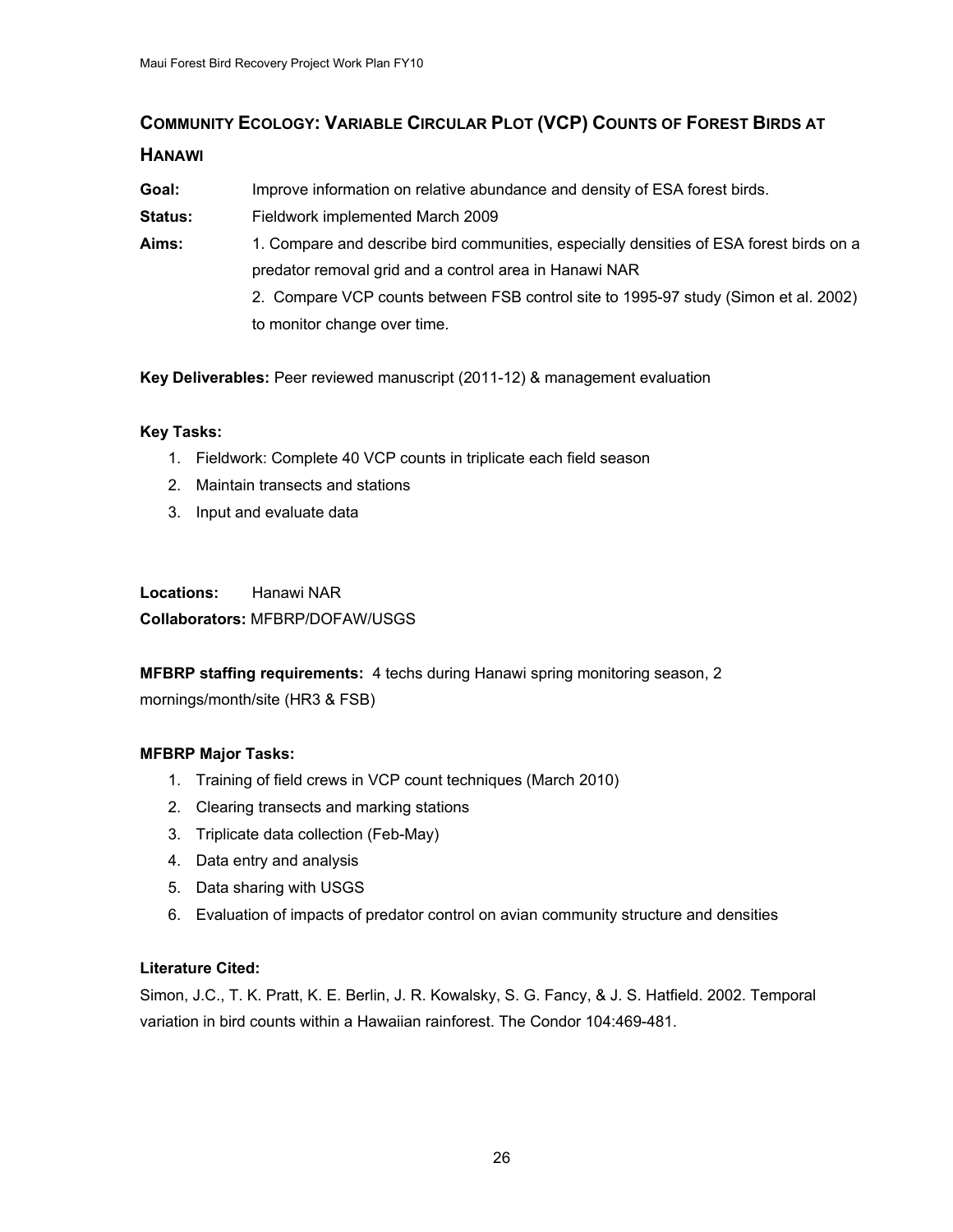## **OUTREACH, ENVIRONMENTAL EDUCATION, & OTHER MFBRP ACTIVITIES**

## *Rare Bird Searches (Citizen Science)*

| Goal: | Enhance awareness of Maui's native forest birds with a volunteer program |
|-------|--------------------------------------------------------------------------|
|-------|--------------------------------------------------------------------------|

**Status:** Proposed for Fall 2009 and onwards

**Aim:** Determine presence-absence patterns for Maui Parrotbill and Akohekohe and relate to forest characteristics (% koa, ohia, distance to edge, understory, snags, etc. )

#### **Key deliverables:**

- 1. Enhanced local awareness about Maui's ESA native forest birds
- 2. Assessment of distribution and relative abundance of ESA forest birds on east Maui
- 3. Sufficient monitoring effort to detect evidence of breeding.
- 4. Interactive portal on website.
- 5. Poster at HCC (2011)

#### **Key tasks:**

- 1. Develop field protocol that are easy to do with volunteers
- 2. Train intern leader and citizen volunteer leader
- 3. Train and accommodate citizen scientists
- 4. Create database and link it with GIS records
- 5. General public outreach (press release)
- 6. Scientific community outreach (conference poster, paper?)

**Locations:** Waikamoi Preserve

**Collaborators:** TNC, Haleakala NP, MFBRP, DOFAW

**MFBRP Staffing requirements:** 2 interns & 2 staff part-time(CDB, KJI) – Fall 2009/10

**MFBRP Major Tasks:** Staff allocation and scheduling

- o Distribution and abundance of MAPA and CRHO is poorly monitored outside of Hanawi NAR. There are no standardized survey efforts for ESA forest birds beyond the Hawaiian Forest Bird Survey which is done infrequently (every 5 years).
- o Waikamoi is ideal for citizen science as it is accessible by vehicle and has numerous trails suitable for surveying habitat features and bird occurrences.